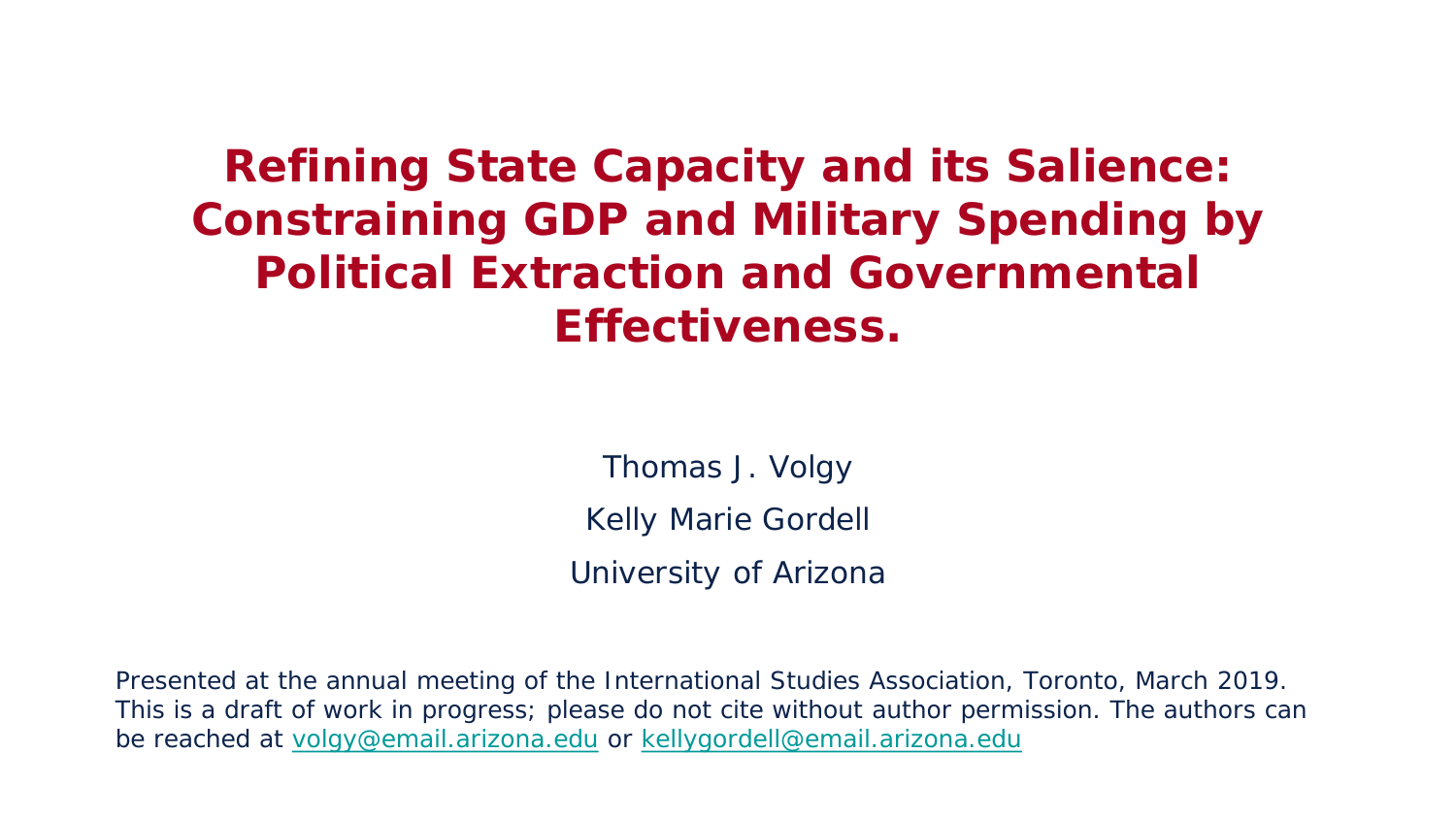# **The Idea**

A country's economy represents its "base resource capacity" = a resource potential from which the state can extract resources for policy purposes.

• Its military spending represents resources extracted from its economy; as recent research indicates (Markowitz and Fariss, 2018), the relationship between economic size and military spending extraction is substantially mediated by the state's perceived threat environment.

The state typically faces two types of constraints on its ability to translate its base resource capacity for policy pursuits: policy constraints and structural constraints.

- Policy constraints represent the extent to which the domestic political environment is conducive to resource extraction and the extent to which primary policy makers are willing (ideologically) to extract resources from the economy.
- Structural constraints represent the extent to which the political system is able to effectively manage and apply the resources it extracts for policy pursuits. These depend on governmental efficiency and the minimization of rent seeking.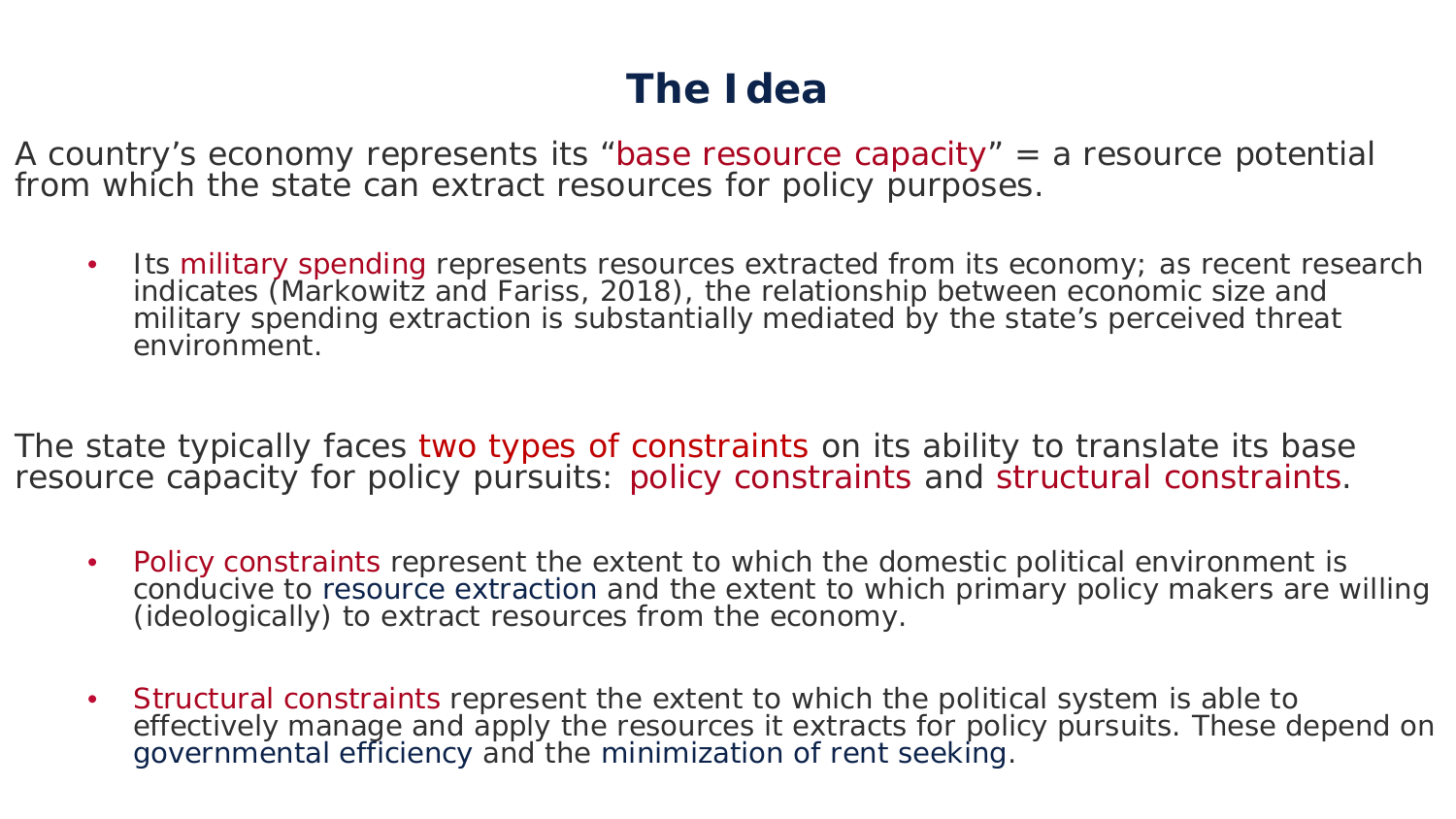#### **Modifying the Base Resources of States**

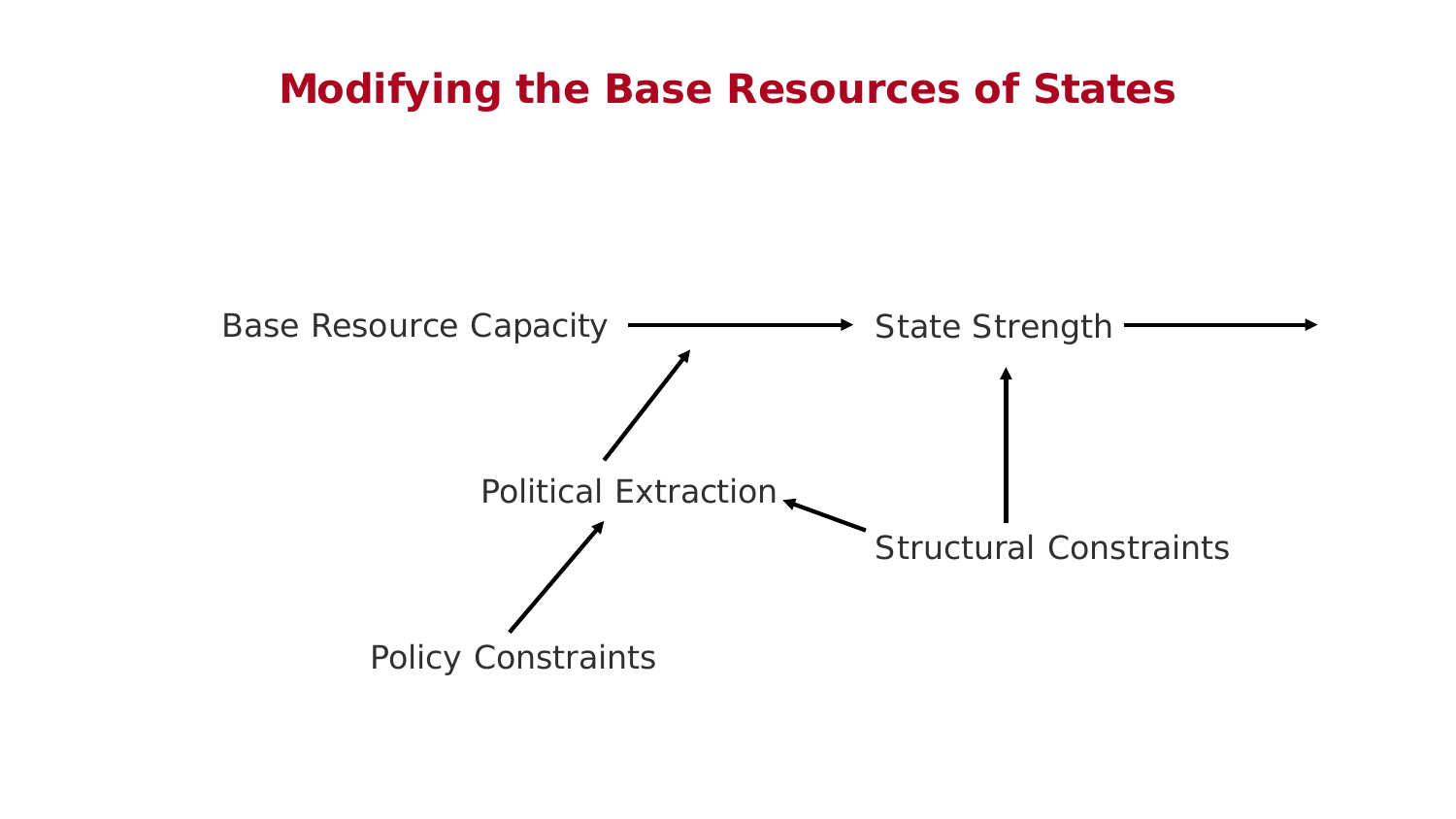GDP represents base resource capacity and is not a good measure of state strength unless it is assessed in the context of the factors that may limit policy makers in their conversion of parts of the economy into policy relevant resources. Thus:

• State Economic Strength = GDP constrained by extraction policy (*RPE*) and structural impediments indicated by Quality of Government (*QofG*) and Control of Corruption (*Corrupt*)

In this context, a state's military spending already represents extraction from a country's economy, but its utilization is subject to structural constraints:

• State Military strength = Military Expenditures (*MilEx*) constrained by QofG and Corrupt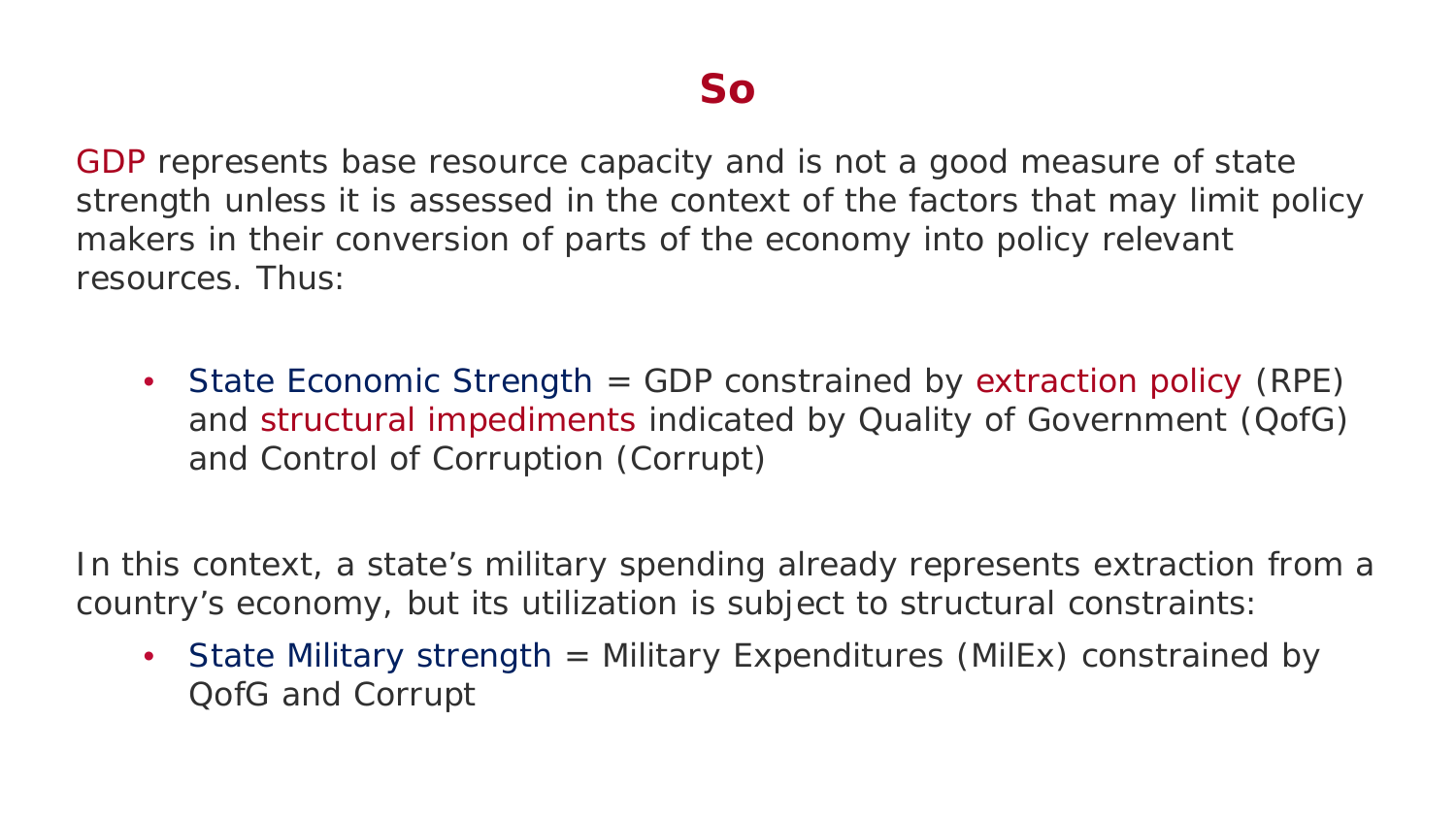**Base Resources: GDP for Major Powers**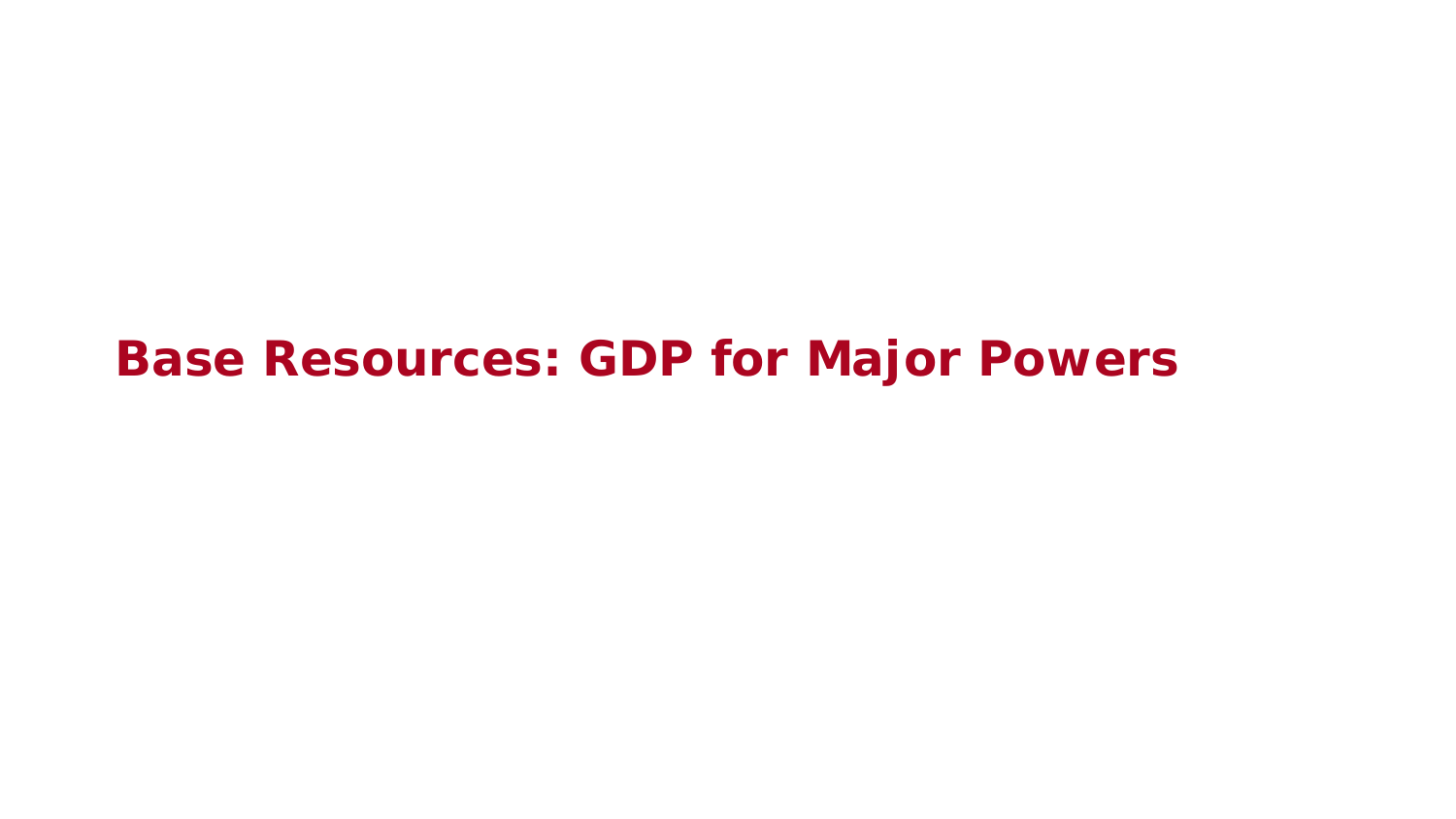#### **BASE RESOURCE CAPACITY: GDP for Major Powers, 1990-2016, in 2010 Constant US\$'s (Source: World Bank)**

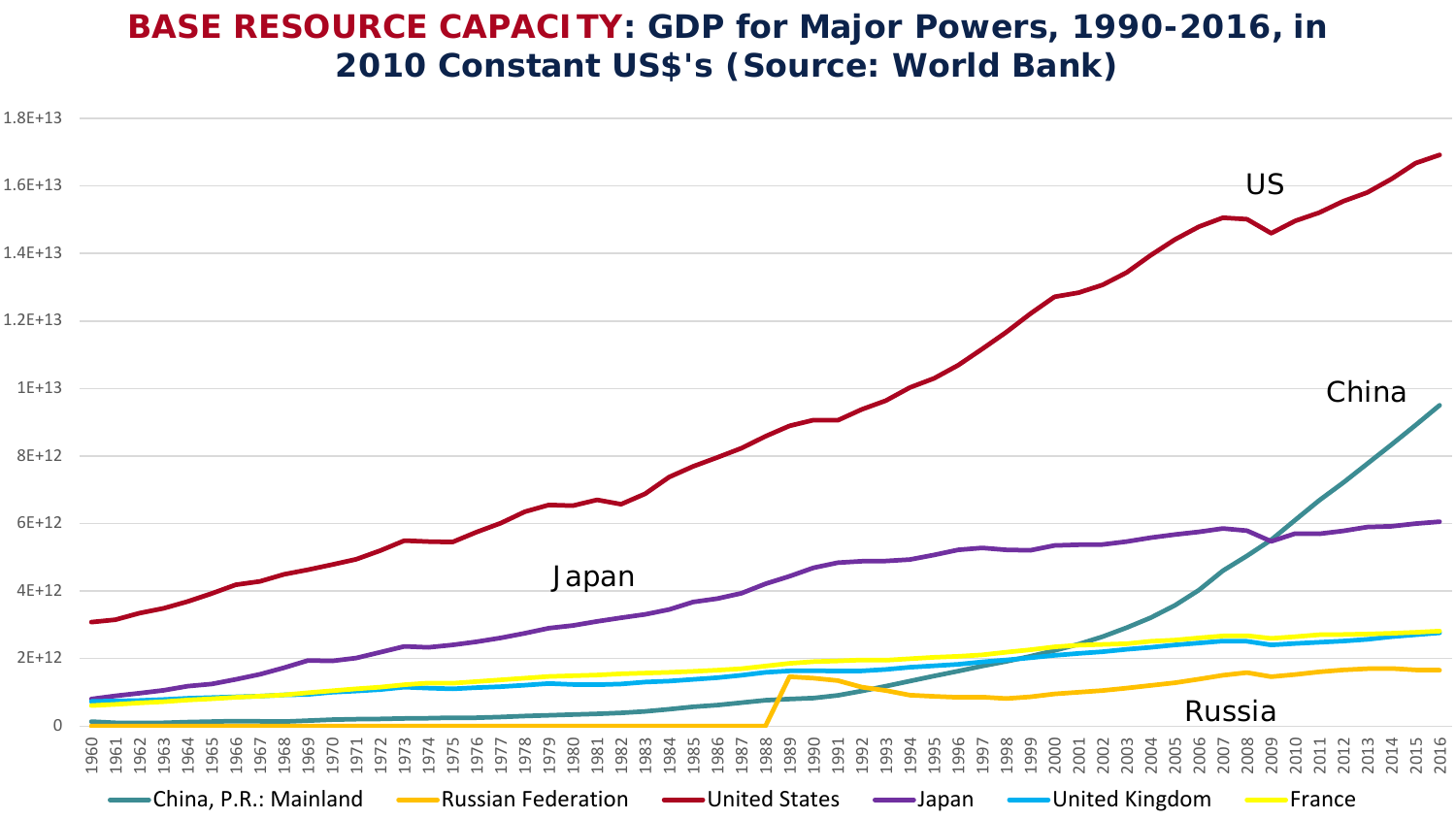#### **The Constraint Variables: Relative Political Extraction (Kugler et al. 2018)**

Relative Political Extraction (RPE) measures the ability and willingness of governments to obtain resources from the population using tax policy. It is a relative measure, estimating (given the type of economy) the state's performance above or below what would be normally expected for it to extract from the population. To do so, the following steps are taken:

> - Generate OLS estimates using the following functional specifications, which are built upon previous work of economists:

$$
\frac{Tax}{GDP} = \alpha + \beta 1 \left(\text{time}\right) + \beta 2 \left(\frac{\text{Mining}}{GDP}\right) + \beta 3 \left(\frac{\text{Agriculture}}{GDP}\right) + \beta 4 \left(\frac{\text{Exports}}{GDP}\right) + \beta 5 \left(\text{GDP } per \text{ capita}\right) + \beta 6 \left(\text{OECD } \text{Dummy}\right) + \varepsilon
$$

- Obtain the predicted values from the model.
- $-$  Calculate the RPC from the following ratio:

 $Relative Political Extraction = \frac{Actual Extraction}{Predicted Extraction}$ **Predicted Extraction** 

The final value, obtained for each country, for each year, is a score above or below 1 (which is the expected value); states scoring over that value are overperforming; states below that value are underperforming compared to their "expected" values.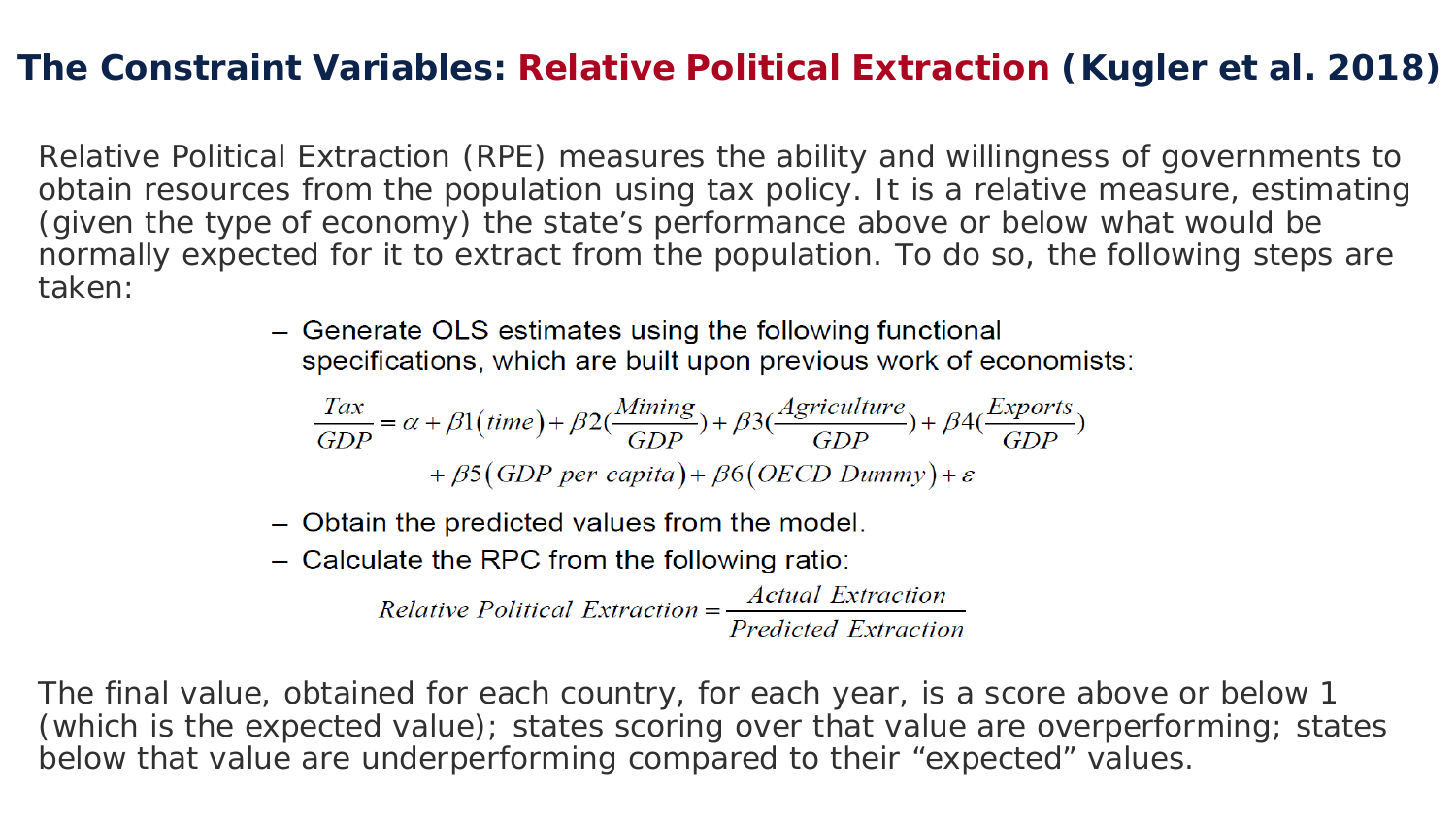#### **POLITICAL EXTRACTION: US, Chinese and Russian RPE Values, 1960-2015 (Source: Kugler et al. 2018).**

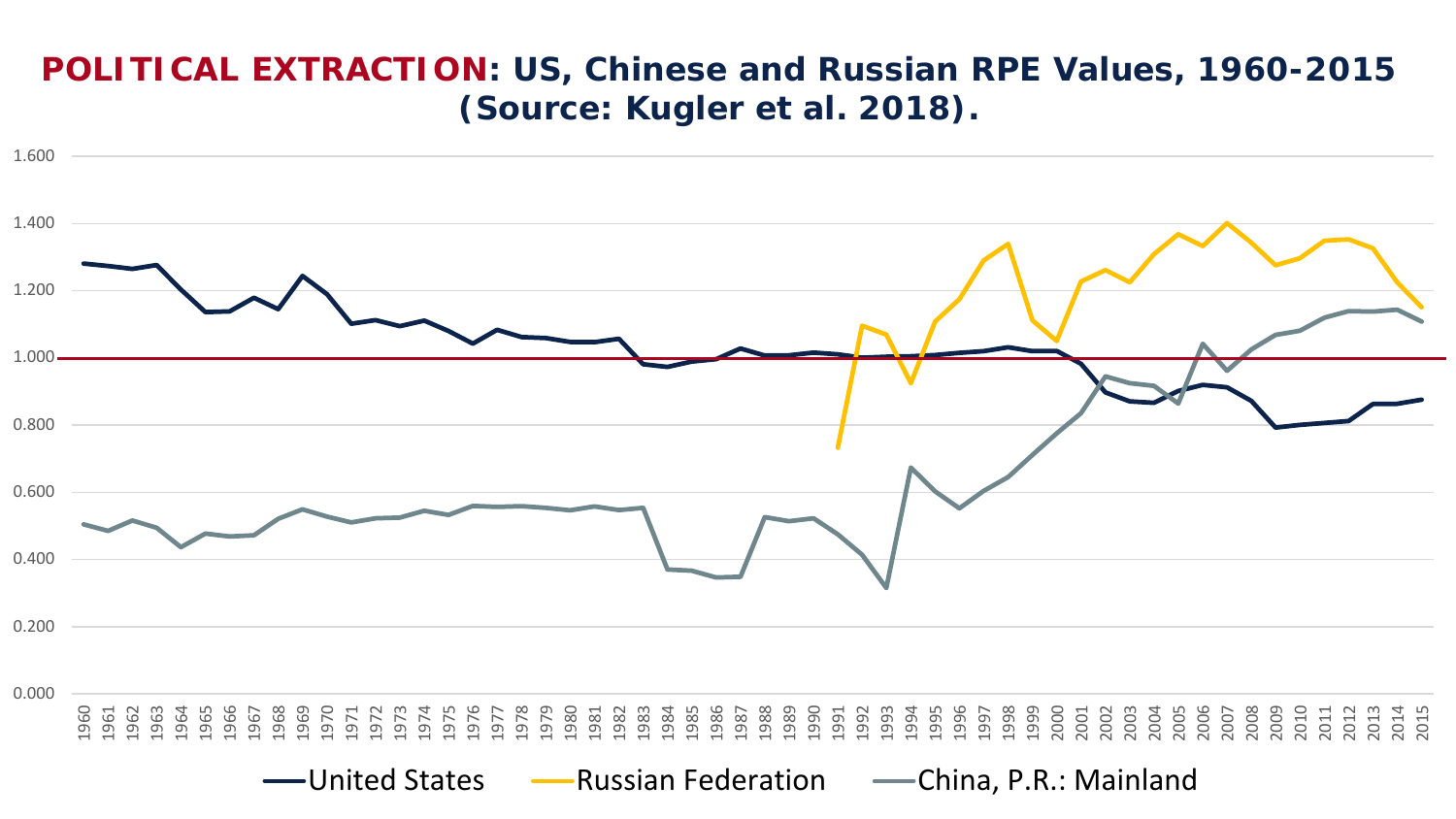#### **BASE RESOURCE MODIFIED BY EXTRACTION: Comparison of GDP versus GDP\*RPE Values for the U.S. and China, 1960-2015.**

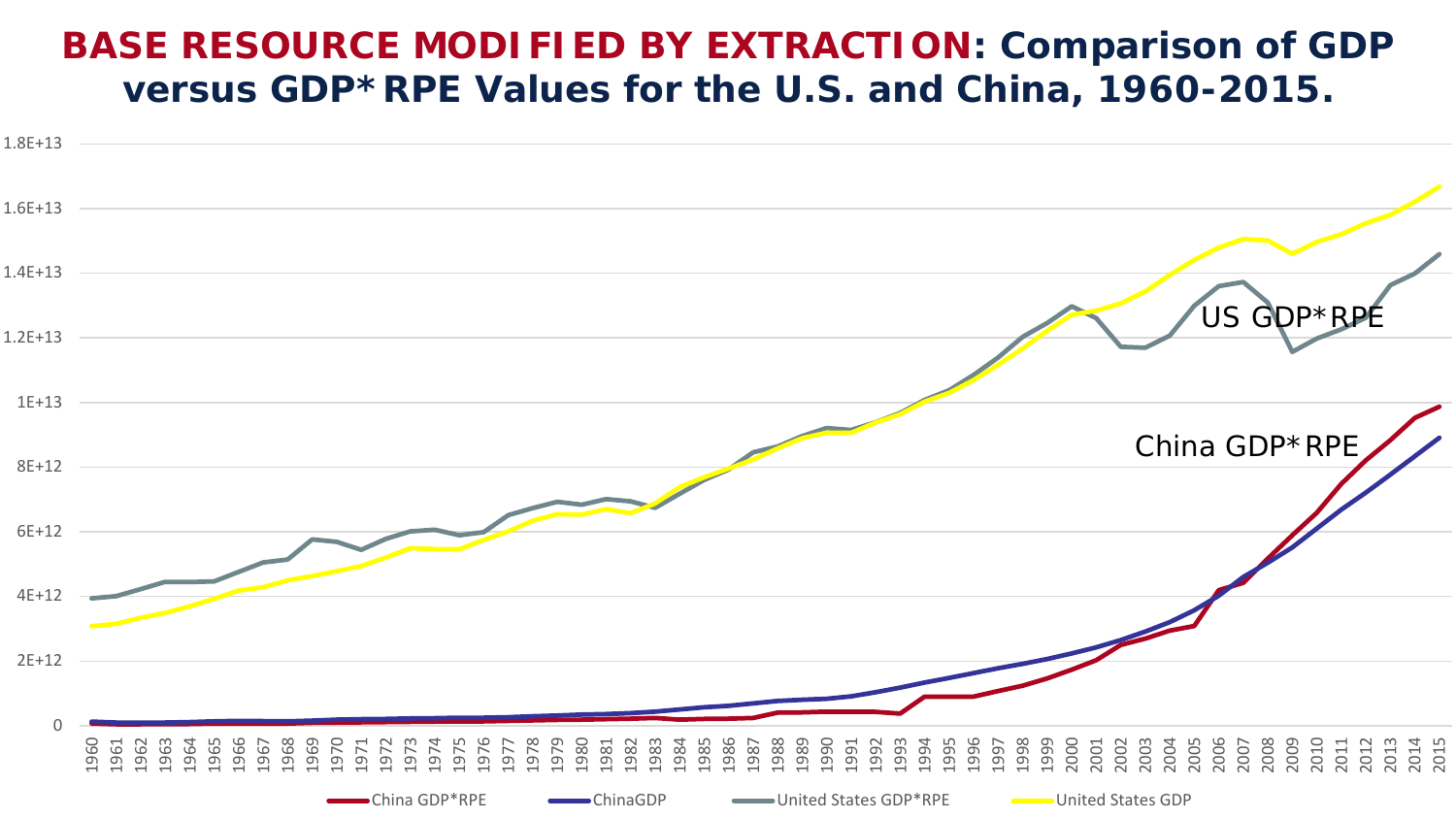### **Chinese GDP and GPD\*RPE, Compared to U.S., 2015.**



China's GDP compared to US China's GDP\*RPE Compared to US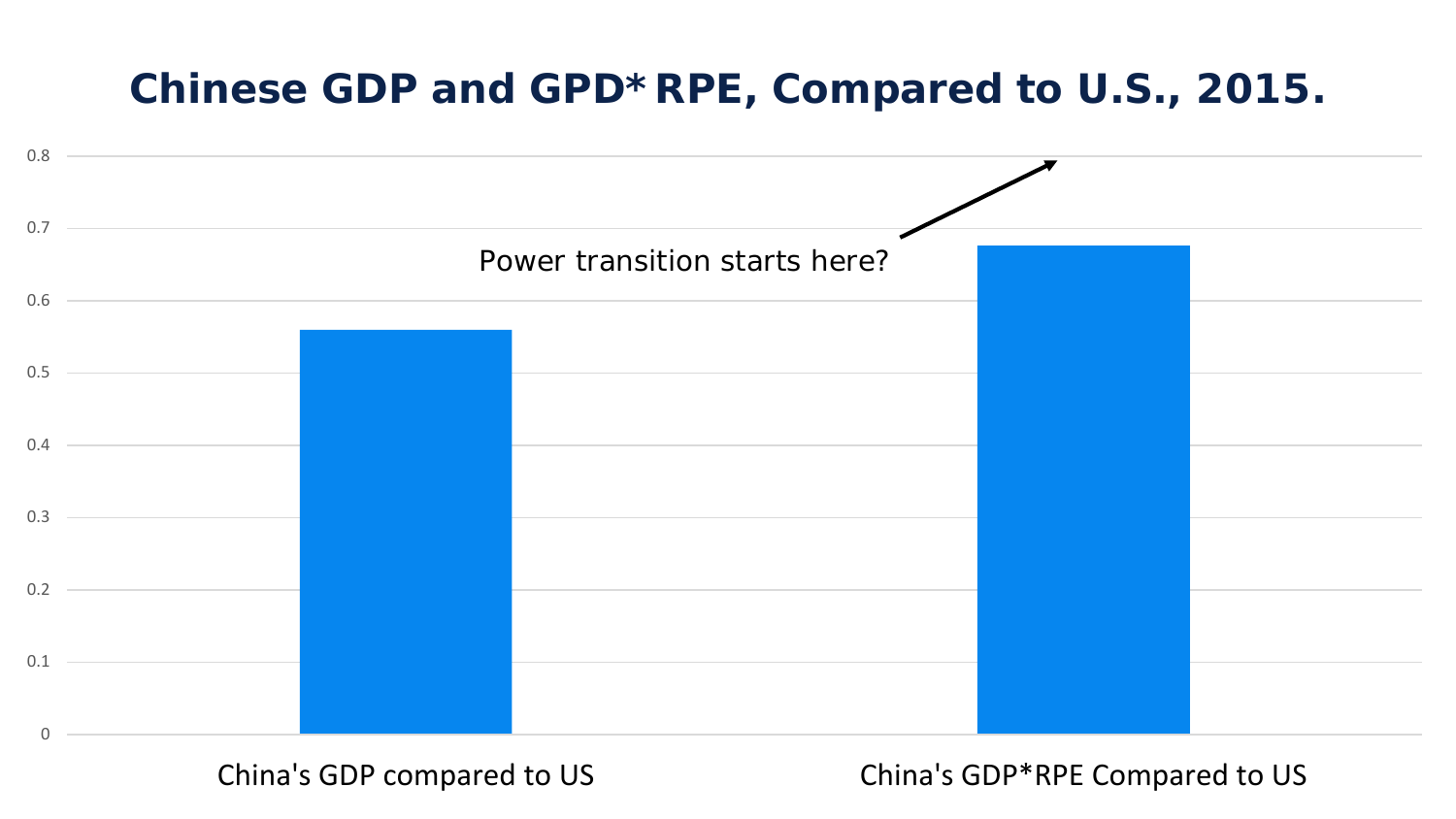### **Difference between GDP and GDP\*RPE, in Percentages, Selected Countries, 1996 and 2015.**



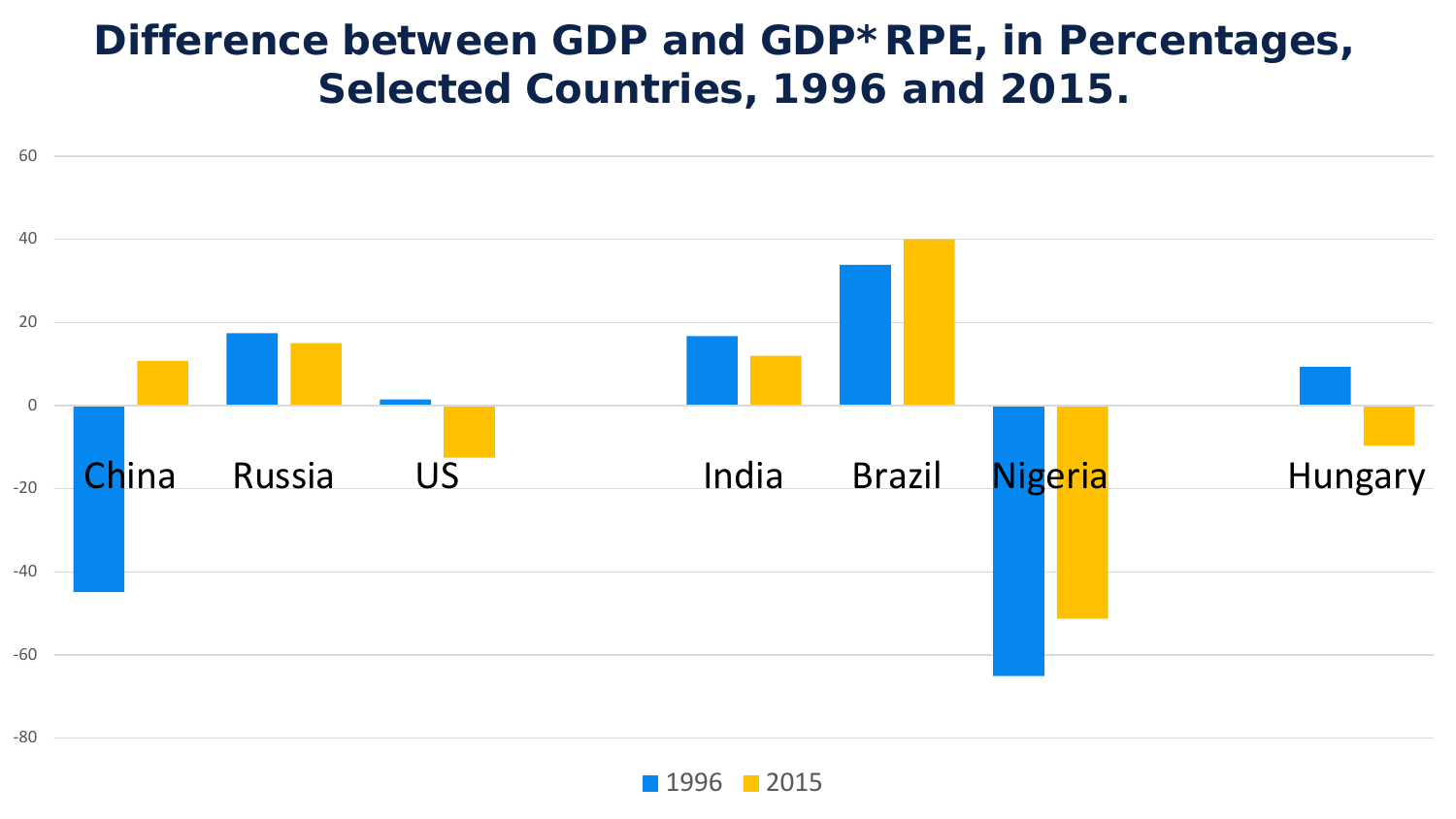### **The Constraint Variables: Govt. Effectiveness**

The World Bank's Government effectiveness index is used as a structural constraint of state resources. We assume that the more effective the government, the more effectively it can utilize the resources it has extracted from society for its policies.

The World Bank defines this index as: "perceptions of the quality of public services, the quality of the civil service and the degree of its independence from political pressures, the quality of policy formulation and implementation, and the credibility of the government's commitment to such policies."

For concepts, sources, and measures, see: <https://info.worldbank.org/governance/wgi/pdf/ge.pdf> and <http://info.worldbank.org/governance/wgi/index.aspx#home>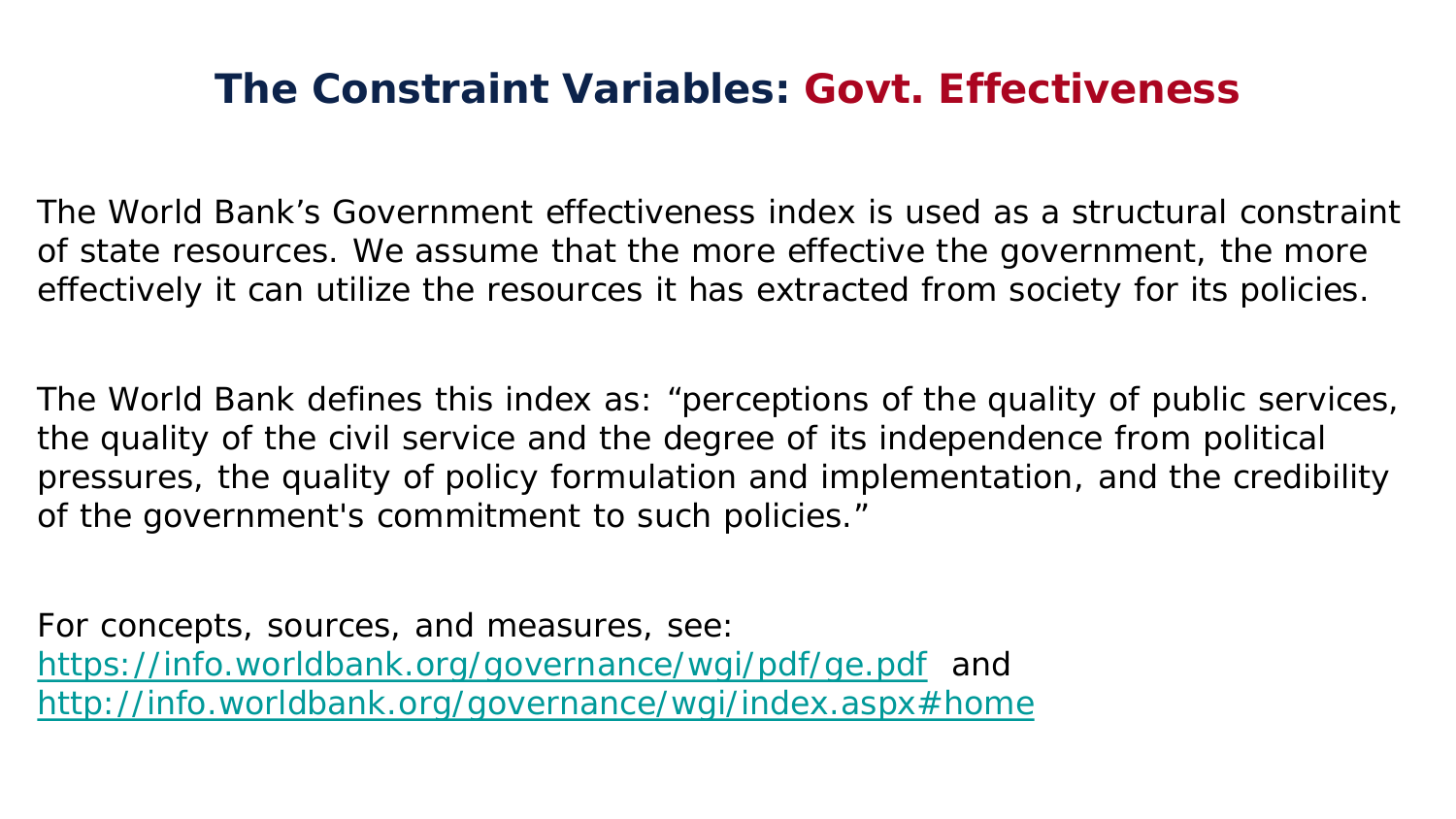### **STRUCTURAL CONSTRAINT: Government Effectiveness Index, Selected Countries, 1996-2016 (Source: World Bank)**

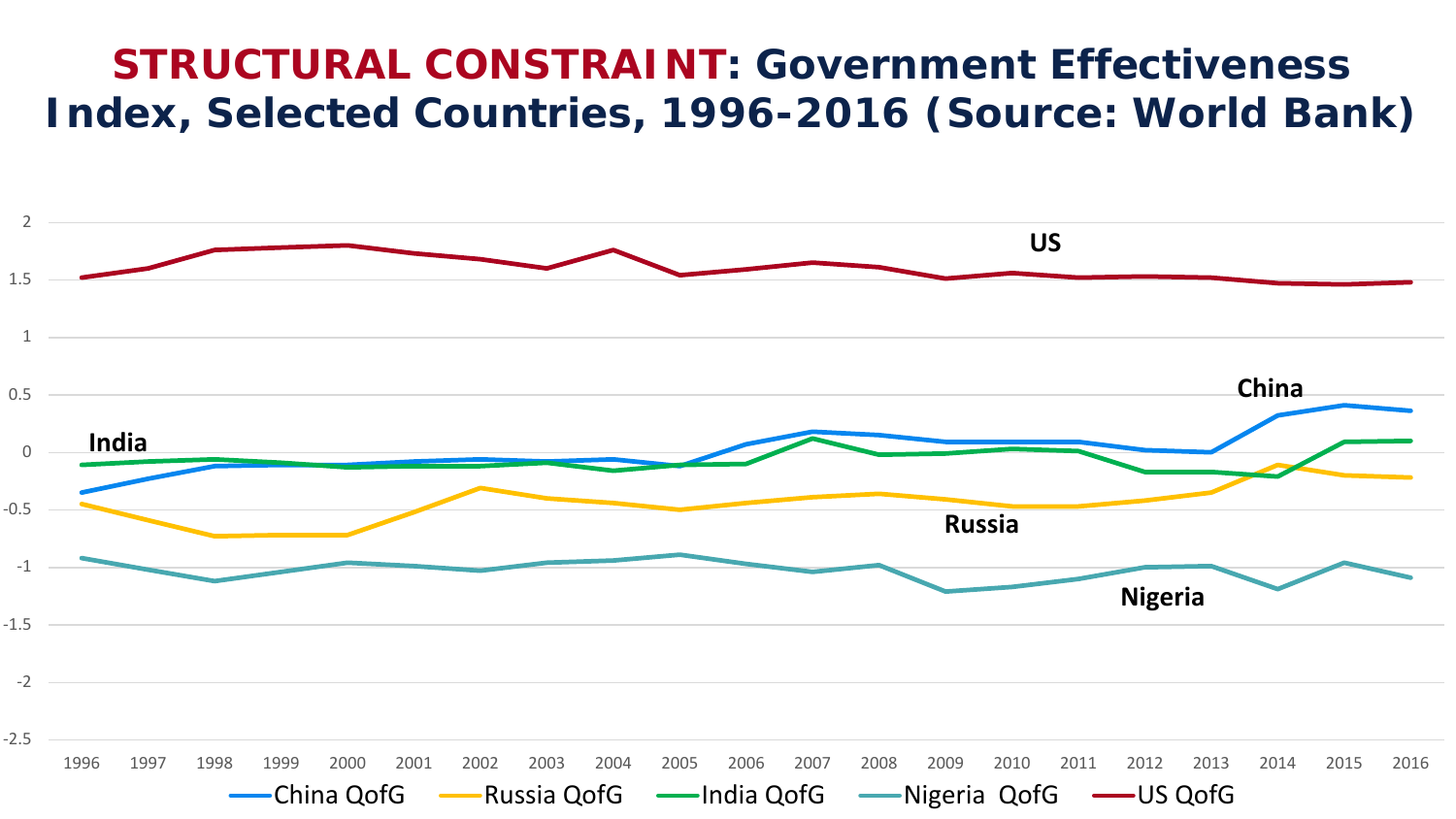### **The Constraint Variables: Corruption/Rent-Seeking**

The World Bank's Control of Corruption index is used as a structural constraint of state resources. We assume that the more effective the government is in controlling corruption, the more effectively it can utilize the resources it has extracted from society for its policies.

The World Bank defines this index as: "Control of corruption captures perceptions of the extent to which public power is exercised for private gain, including both petty and grand forms of corruption, as well as "capture" of the state by elites and private interests."

The components of the index can be accessed at: <http://info.worldbank.org/governance/wgi/#doc>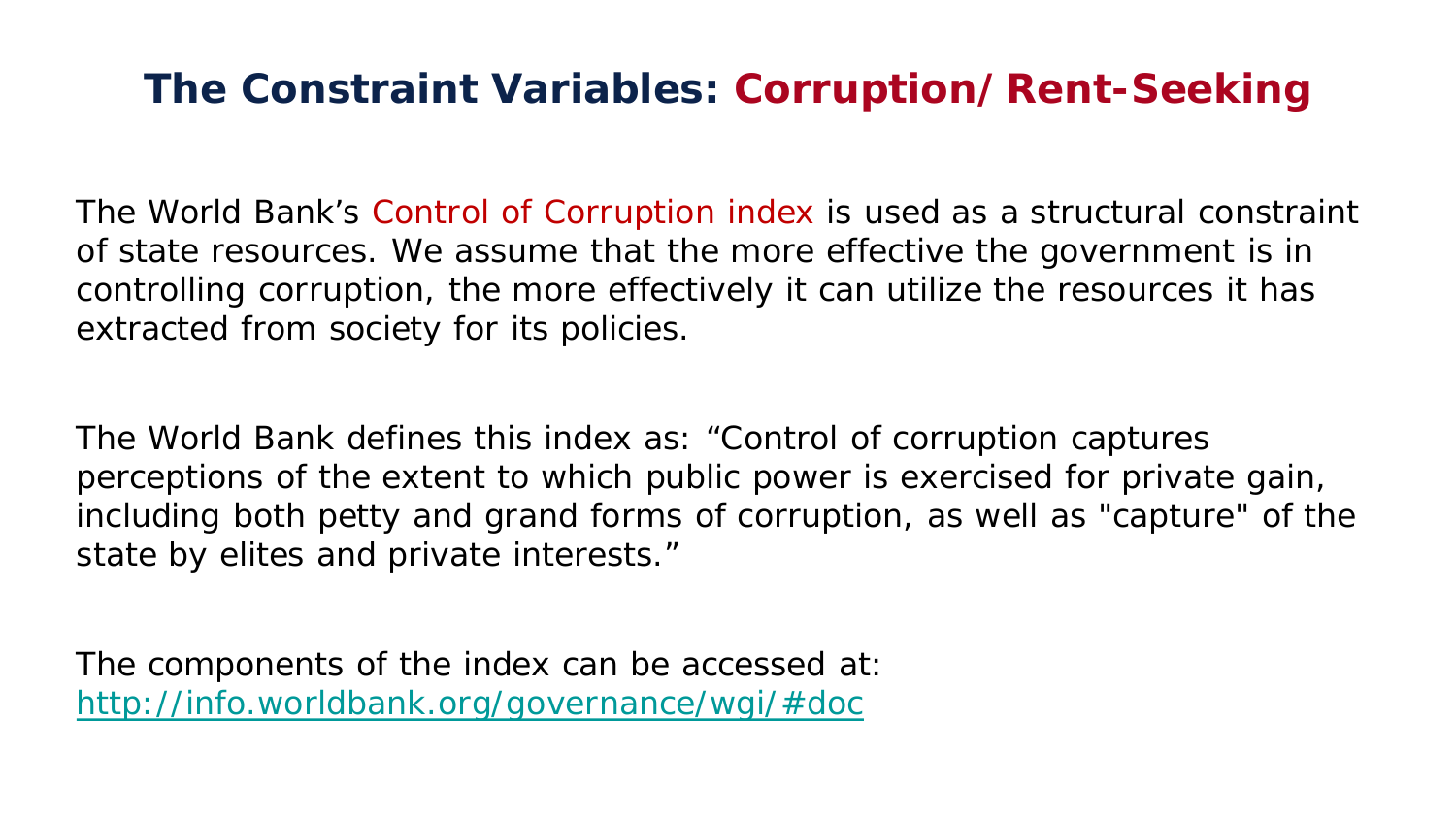### **STRUCTURAL CONSTRAINT: Control of Corruption, Selected Countries, 1996-2016 (Source: World Bank).**

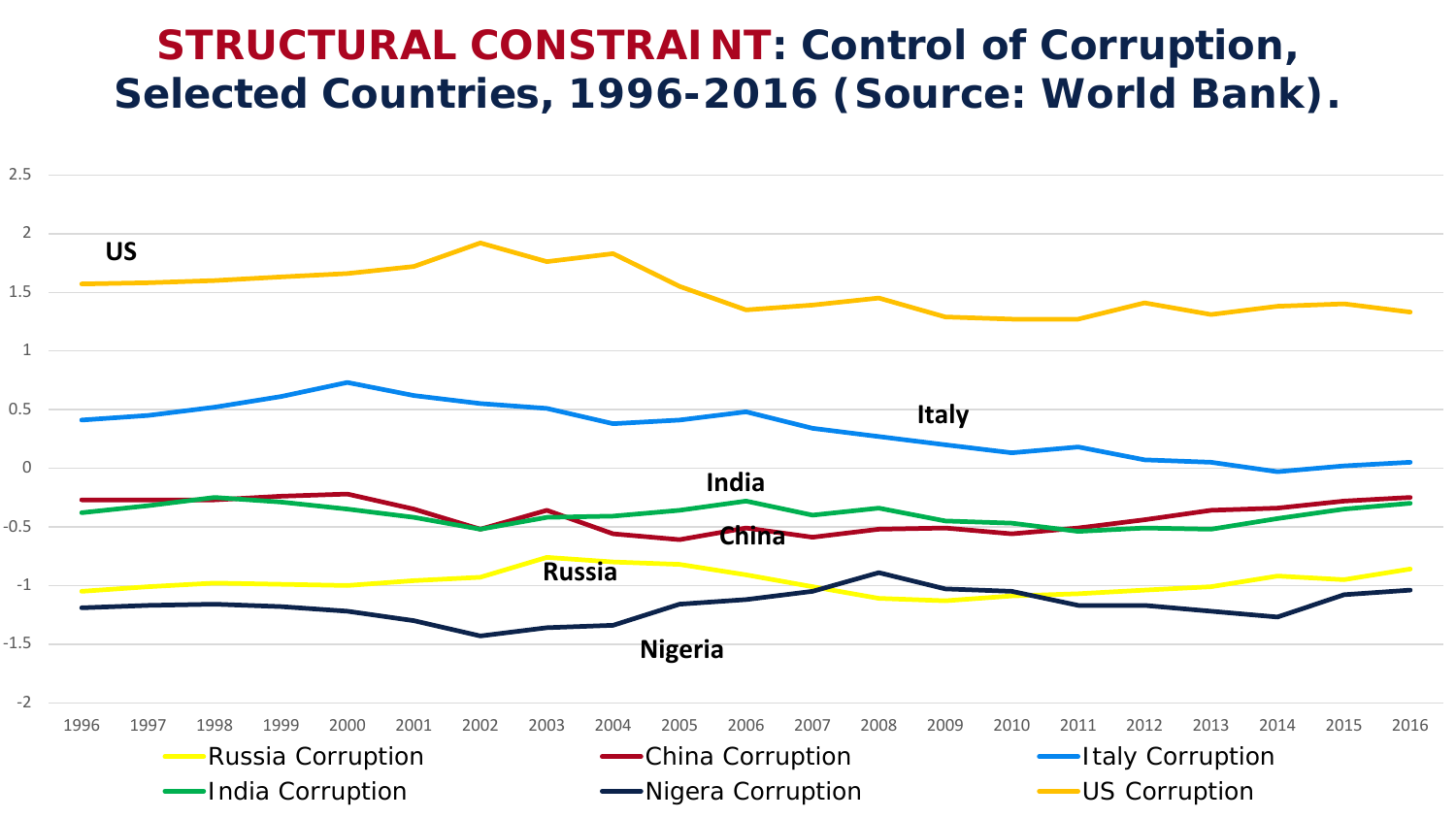# **Integrating Measures: GDP, RPE, with QofG and Control of Corruption**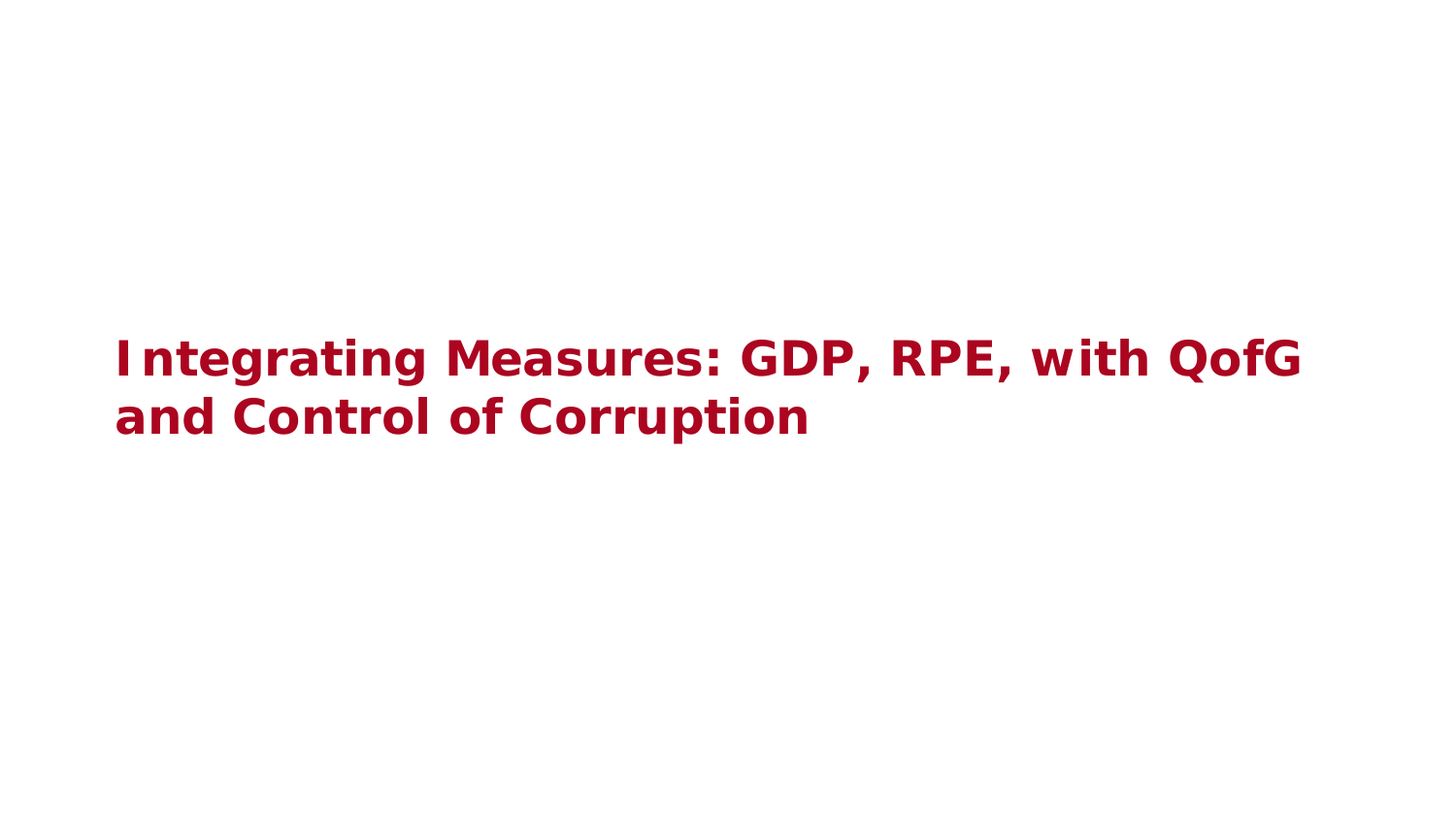#### **Constraining GDP\*RPE with Scaled Measure of Quality of Governance Index, for the U.S., China, and Russian Federation, 1996-2015.**

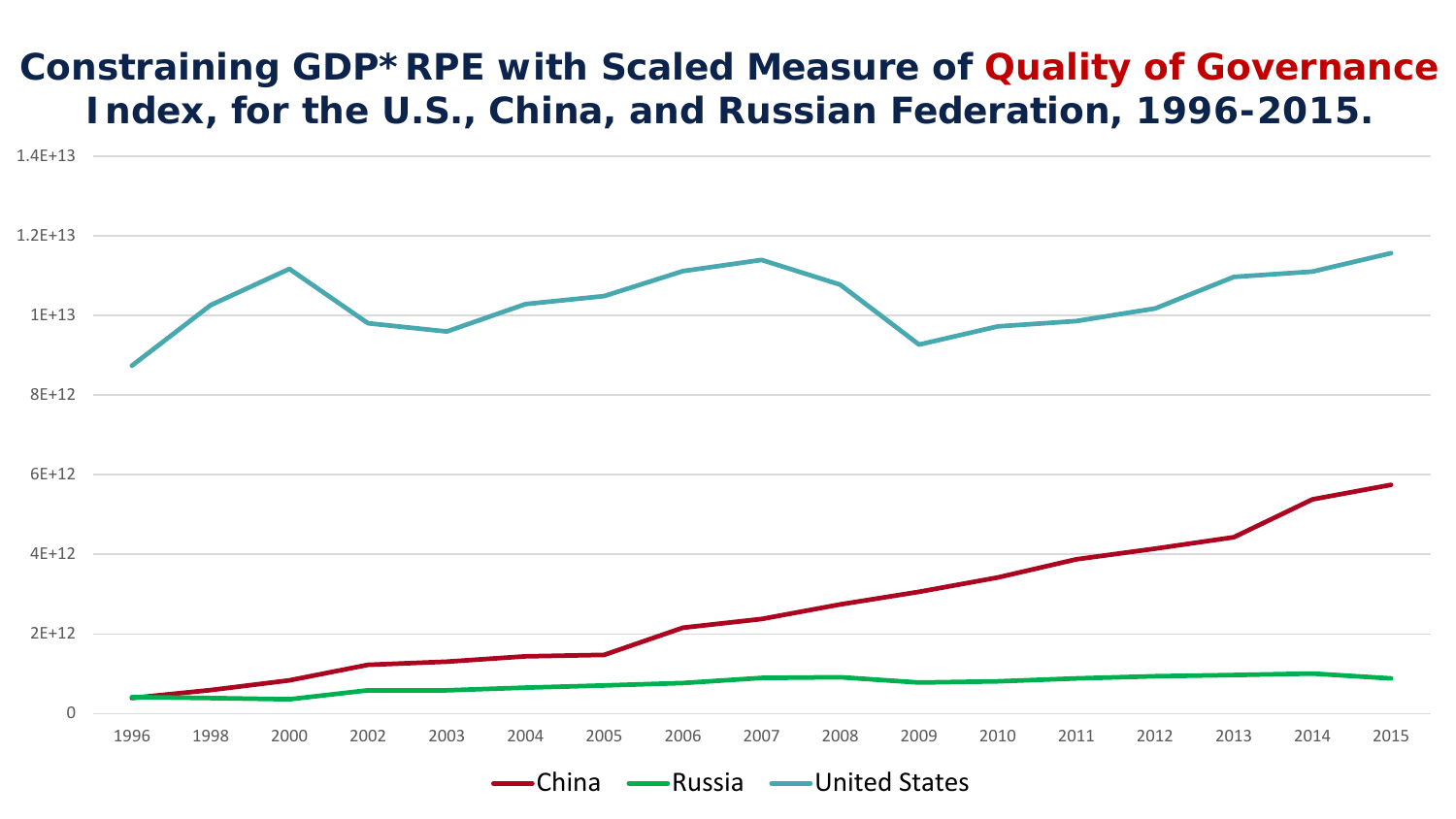# **Percent Difference Between RPE\*GDP vs RPE\*GDP\*QofG, 1996 and 2015.**



-80.00%

**1996 2015**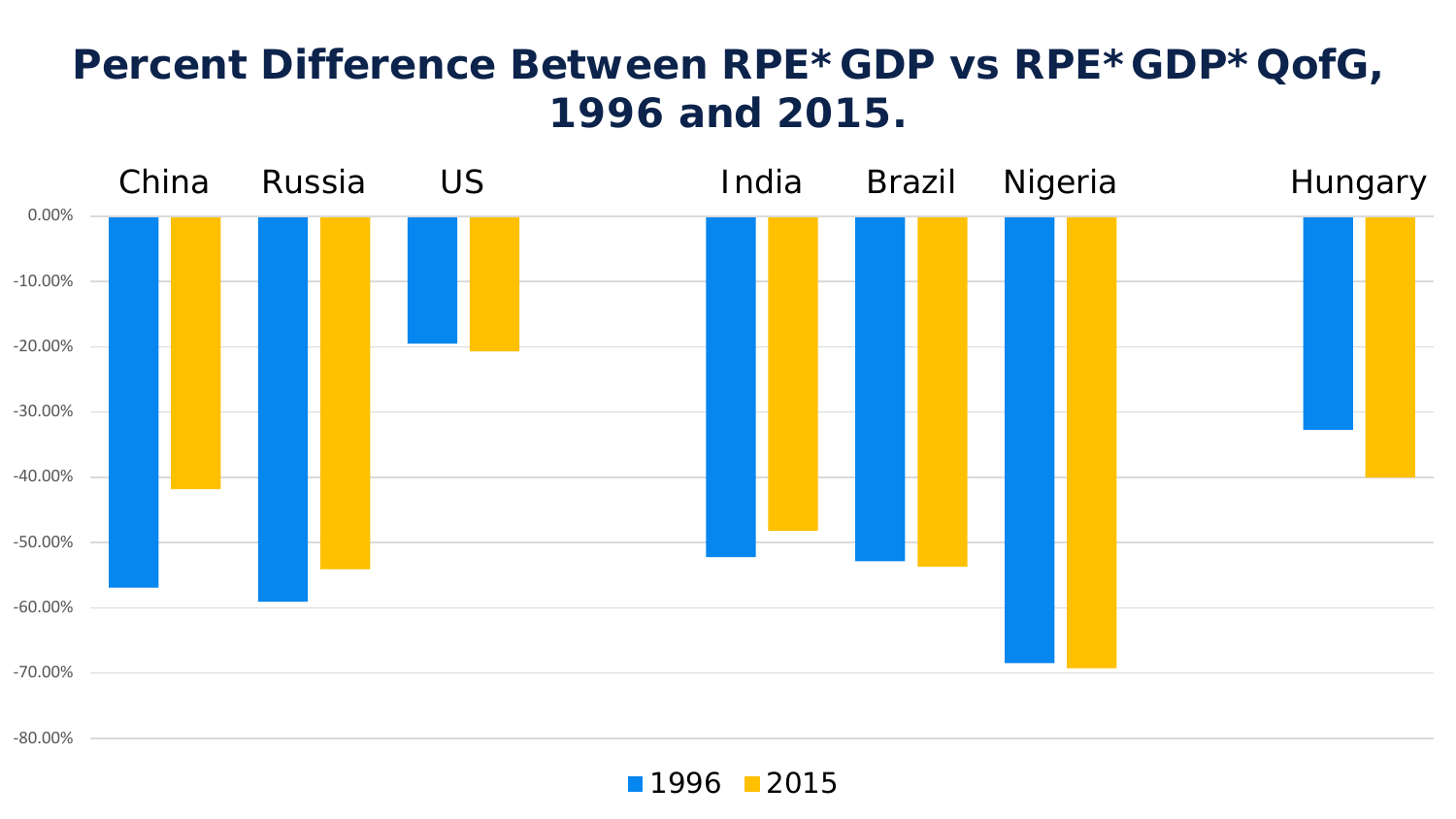#### **Constraining GDP\*RPE with Scaled Index of Control of Corruption, for China, Russian Federation, and the US, 1996-2015.**

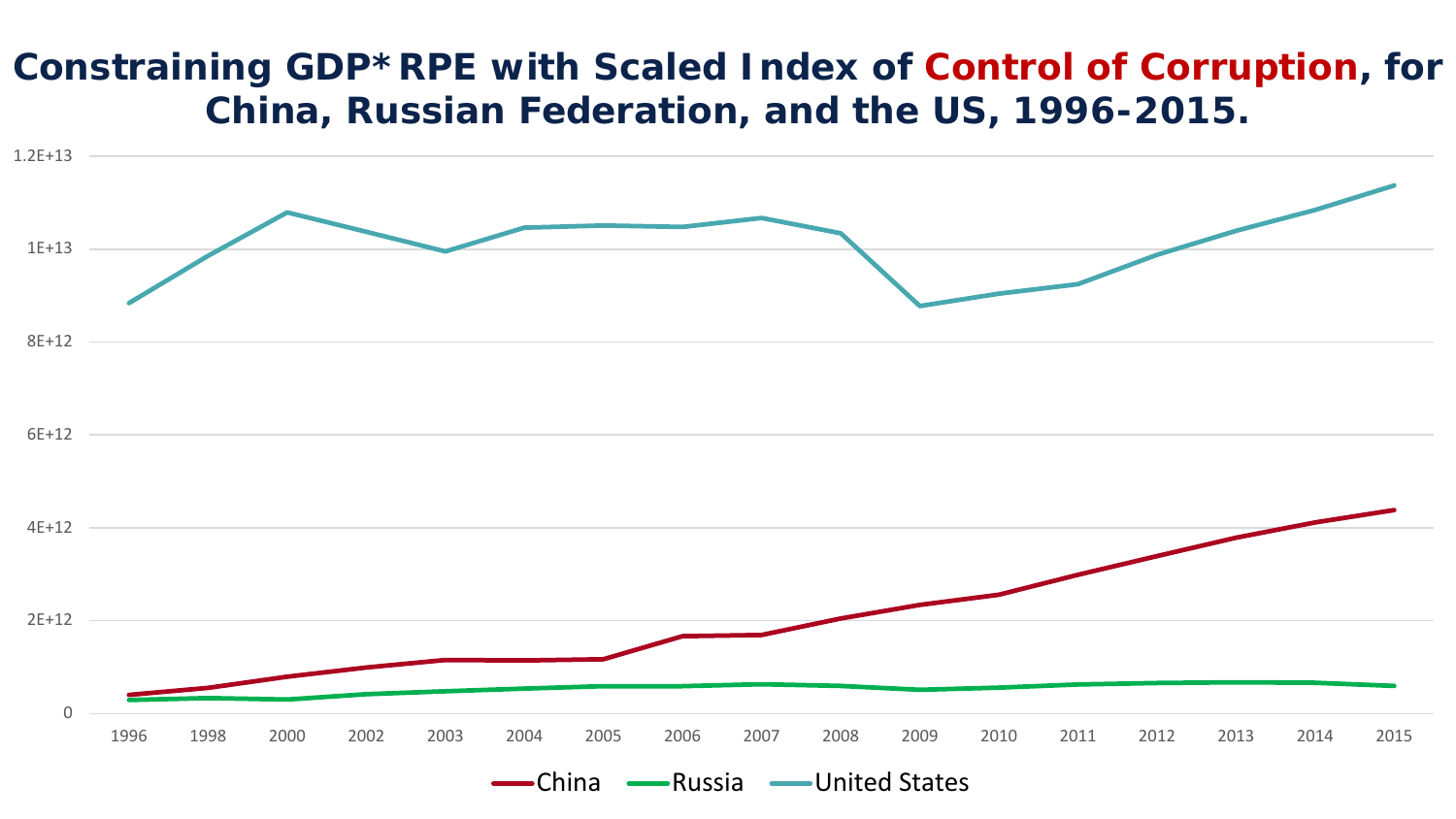### **RPE\*GDP\*QofG vs RPE\*GDP\*Corrupt, 2015.**



RPE\*GDP vs RPE\*GDP\*QoG RPE\*GDP vs RPE\*GDP\*Corrupt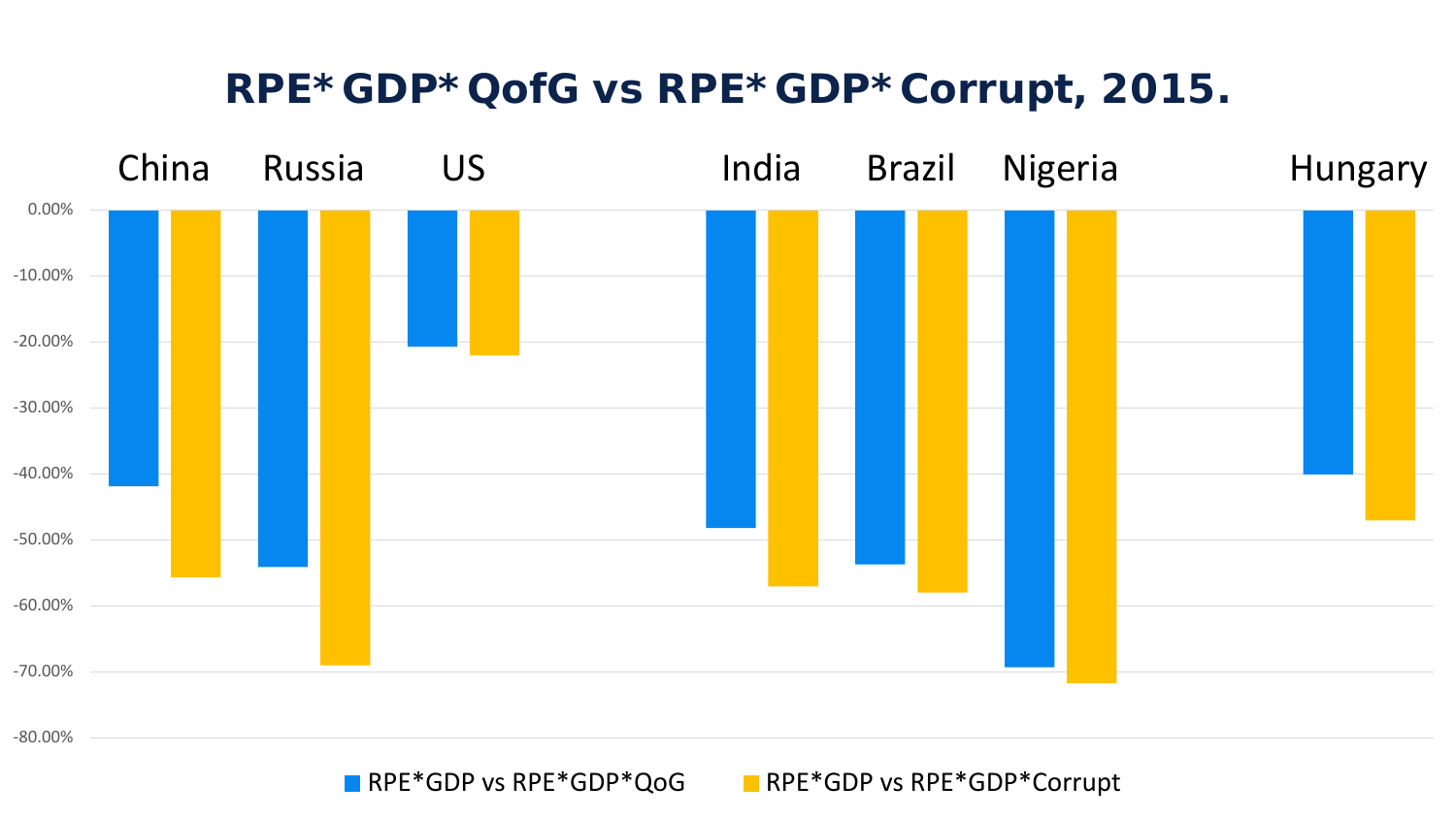# **Middle East Illustration**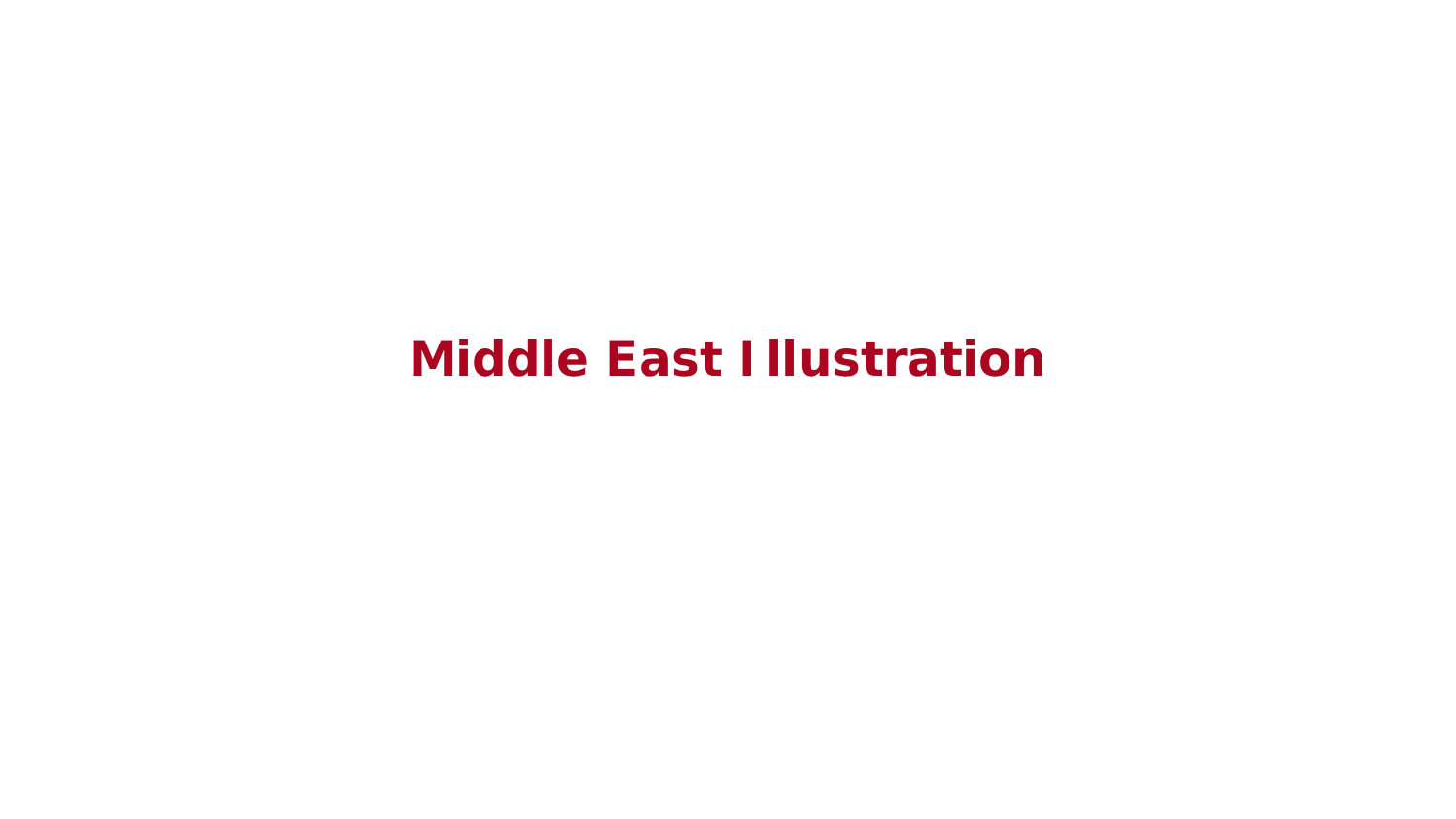### **GDP Values in Constant (2011) US Dollars, Selected Middle Eastern States (Source: World Bank)**

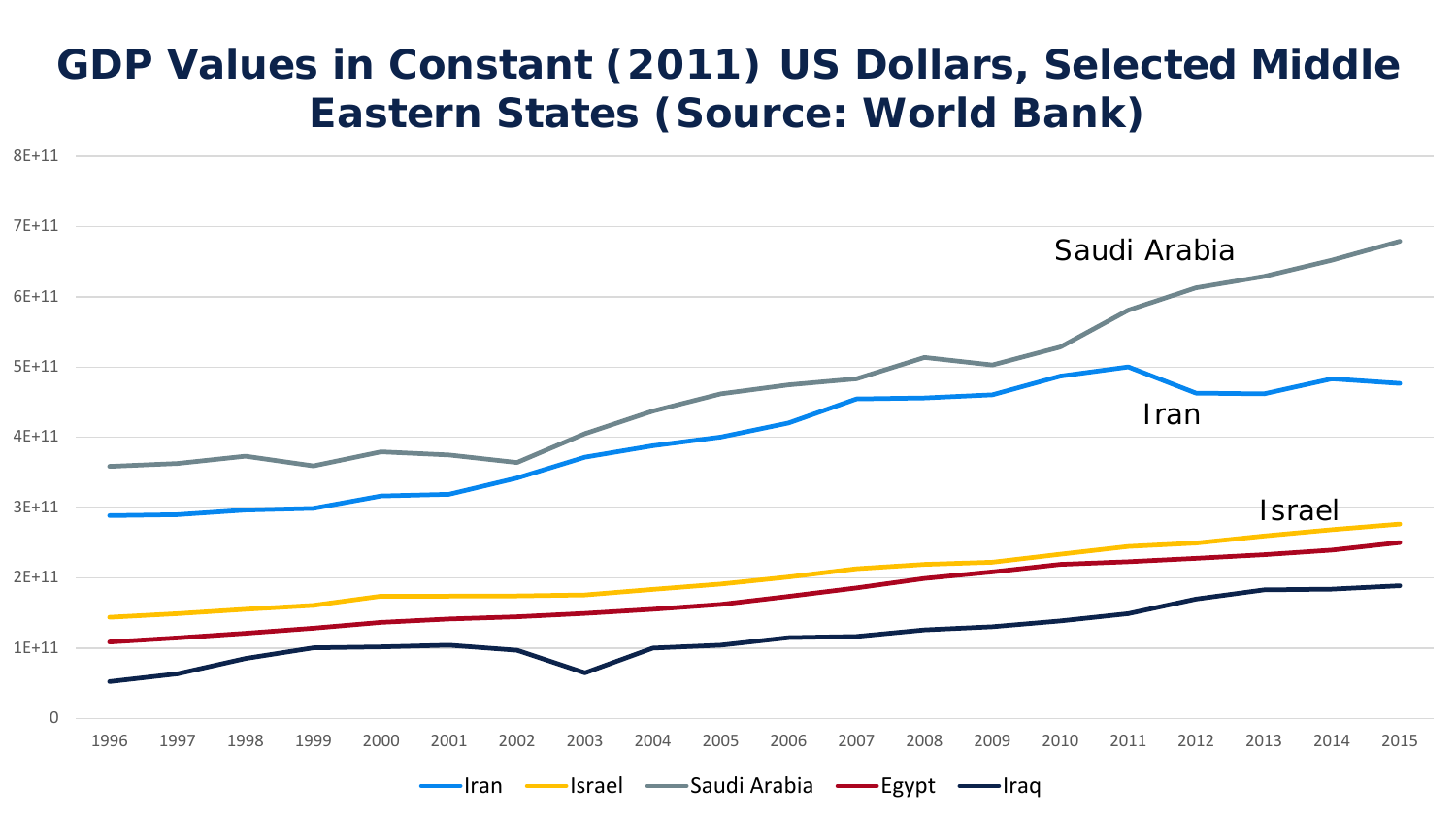### **GDP Values vs. GDP\*RPE, Selected ME Countries, 1996-2017.**

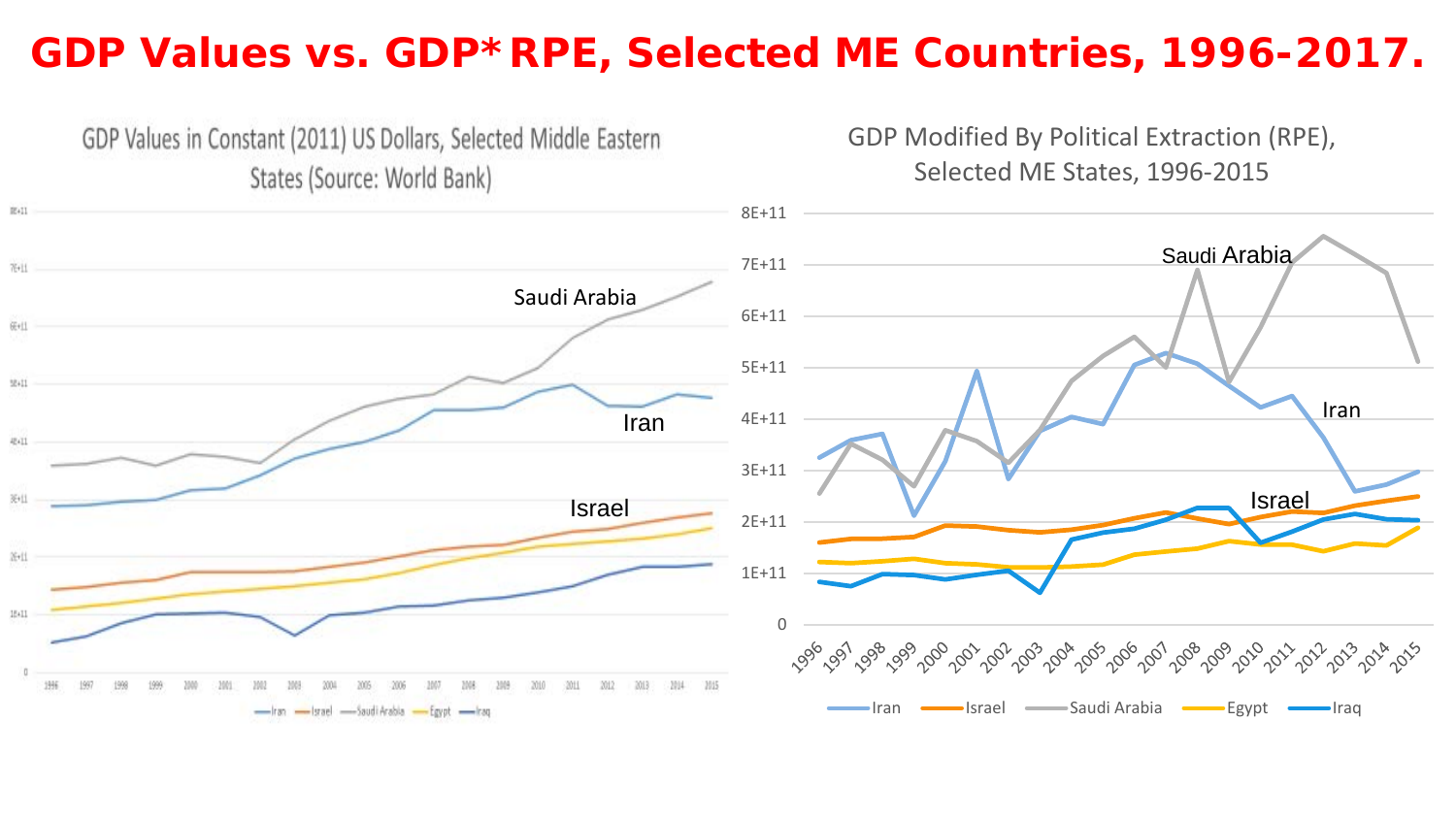#### **GDP Modified by RPE vs. GDP\*RPE Constrained by Quality of Governance Values, Selected ME States, 1996-2015.**

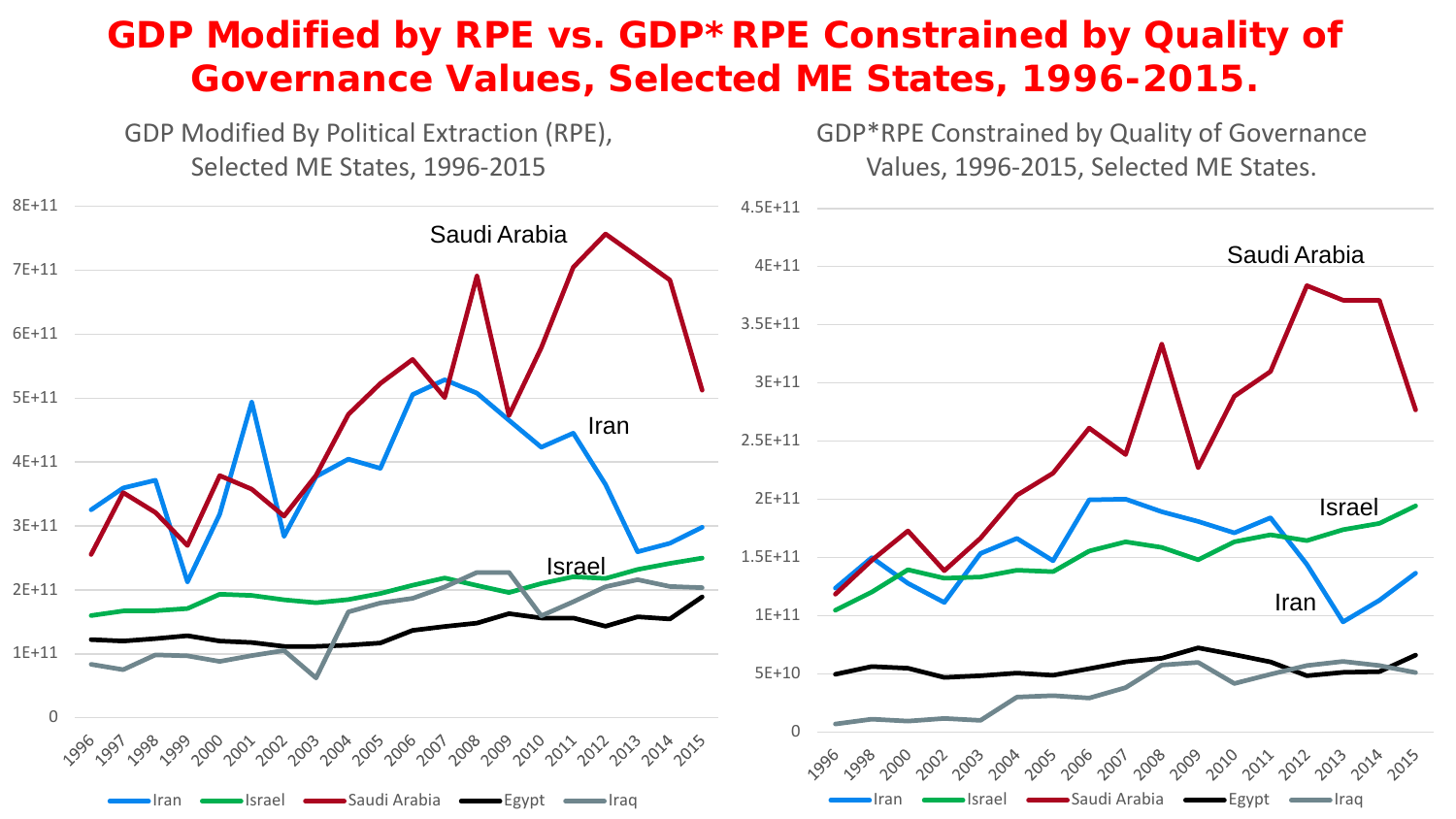#### **GDP\*RPE Values Constrained by Quality of Governance and by Corruption, Selected ME States, 1996-2015.**

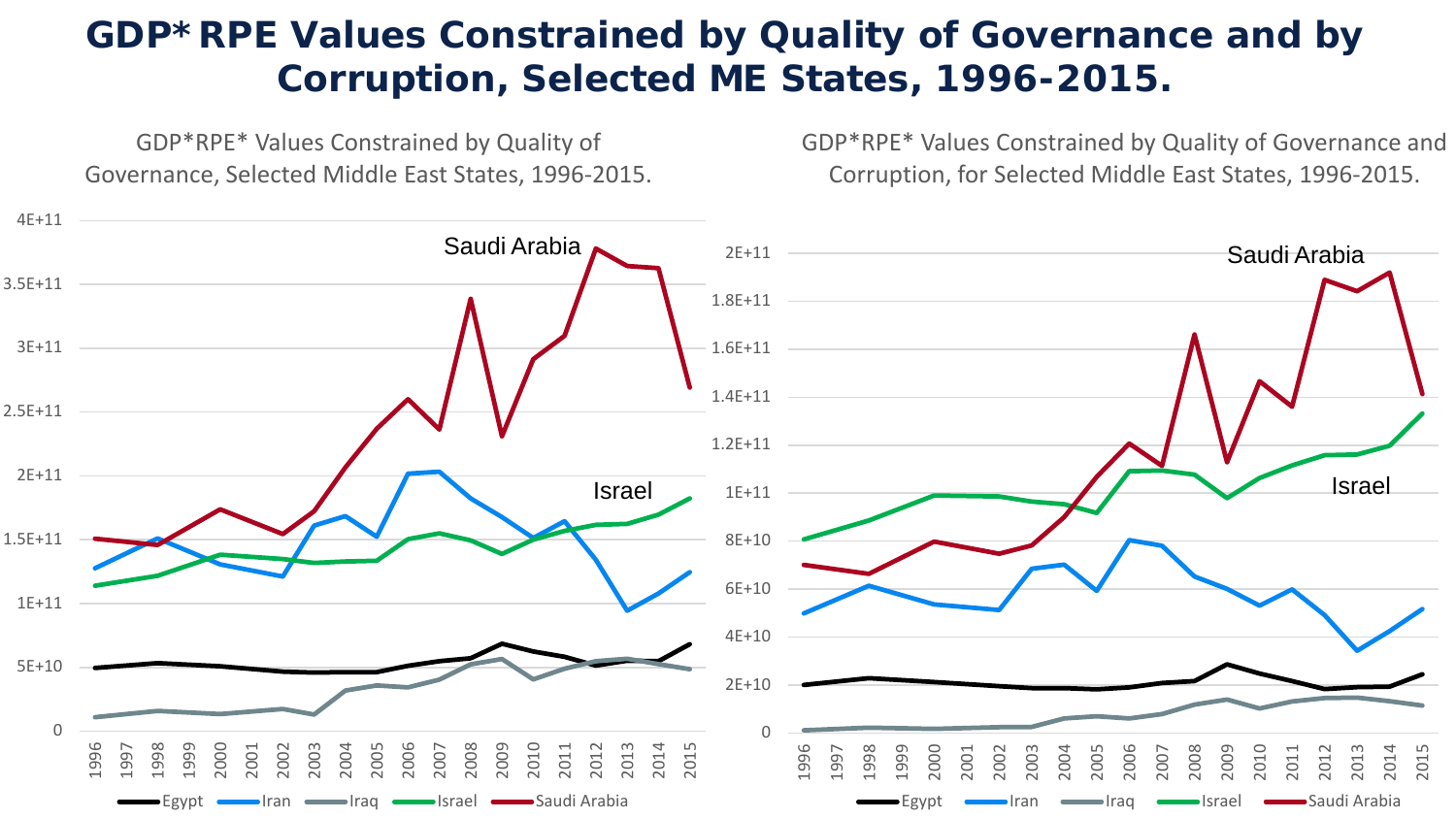# **Extracted Resources: Military Expenditures**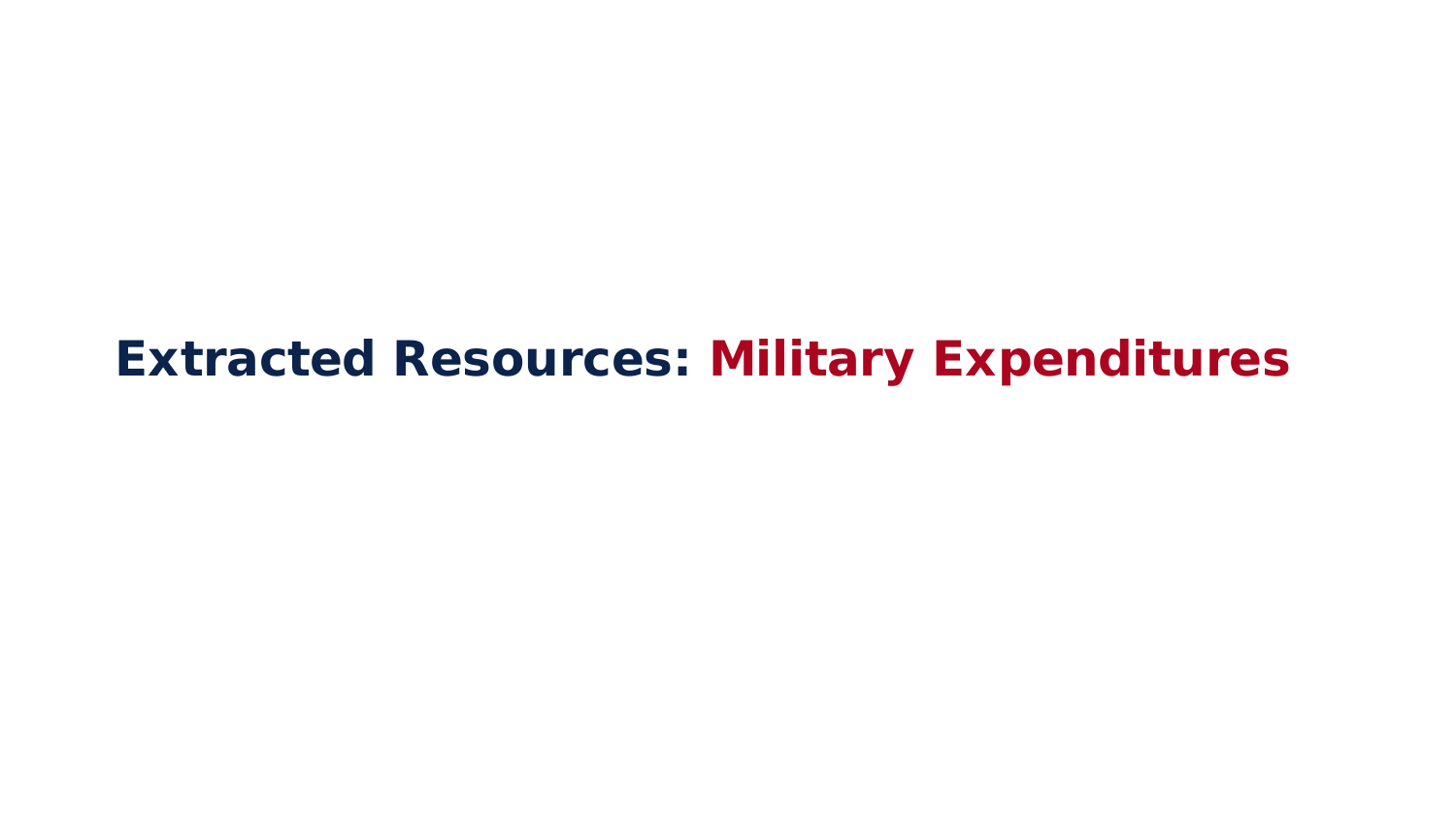#### **Major Power Military Expenditures in Constant 2016 US Dollars for the U.S., China, and the Russian Federation, 1989-2016 (Source: SIPRI).**

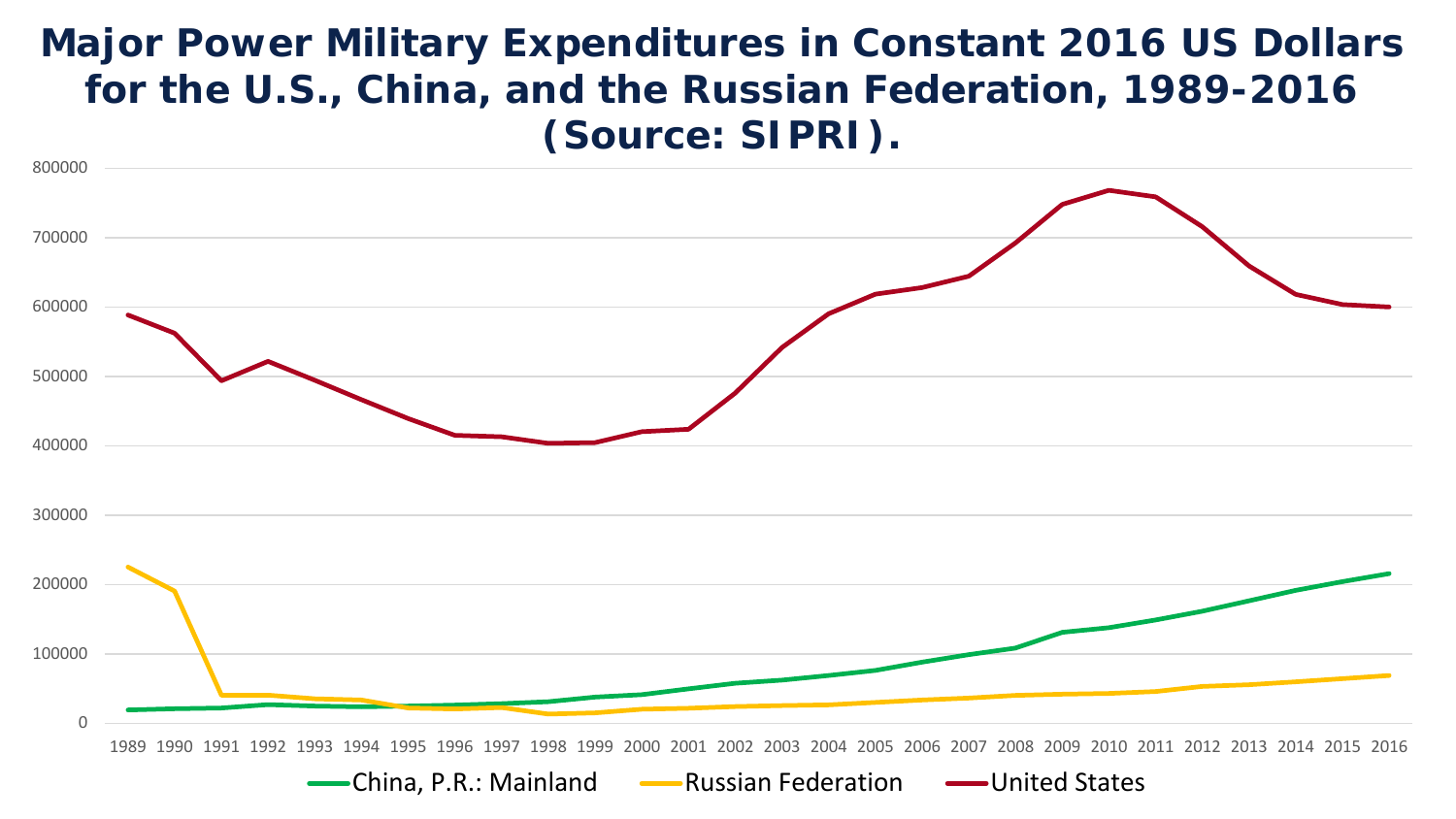## **Military Expenditures (ME) and ME \* (QofG + Corrupt)/2).**

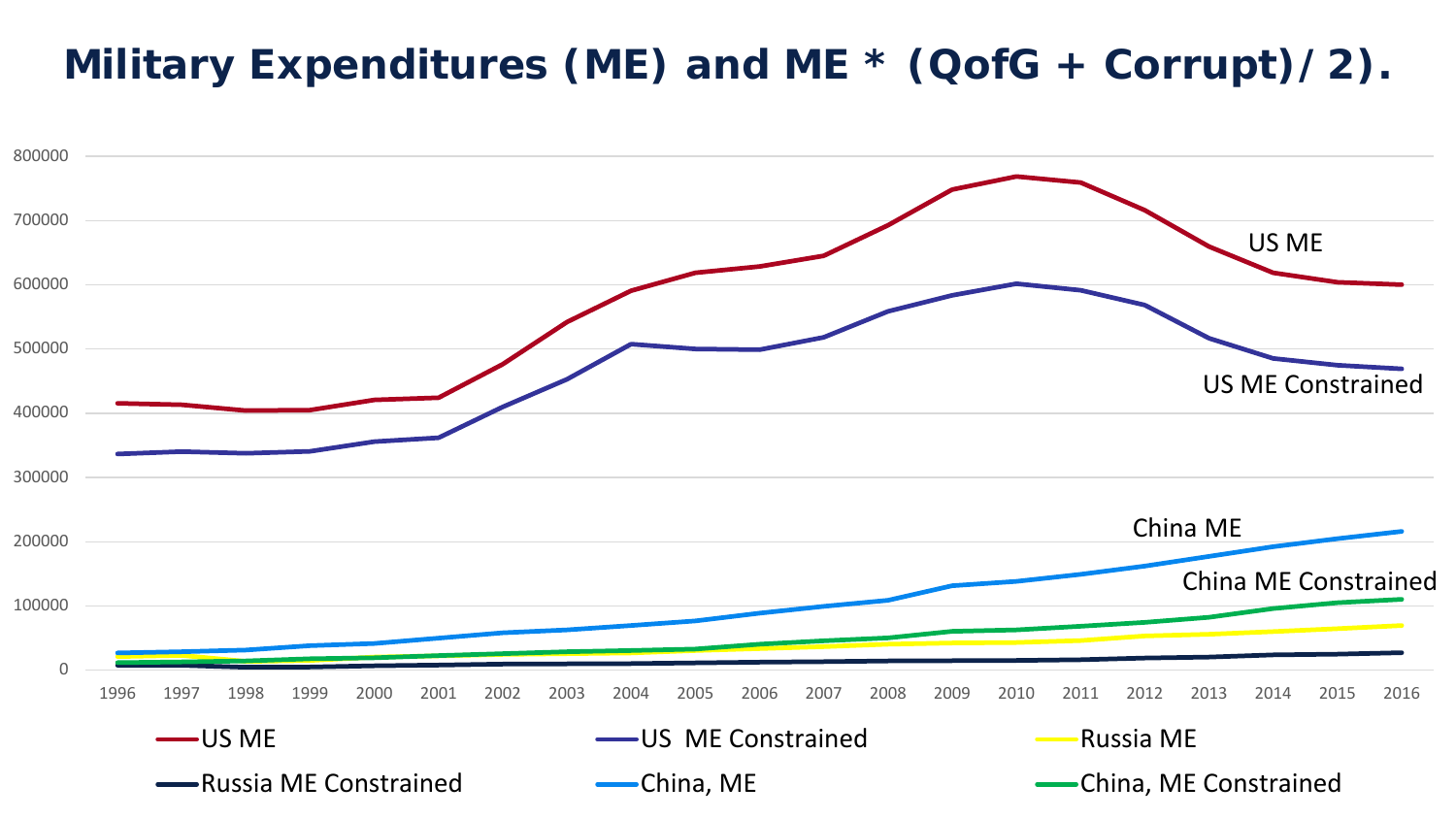## **Percent Difference between Milex vs. Milex\*(QofG+Corrupt/2), 1996 and 2015.**



-80.00%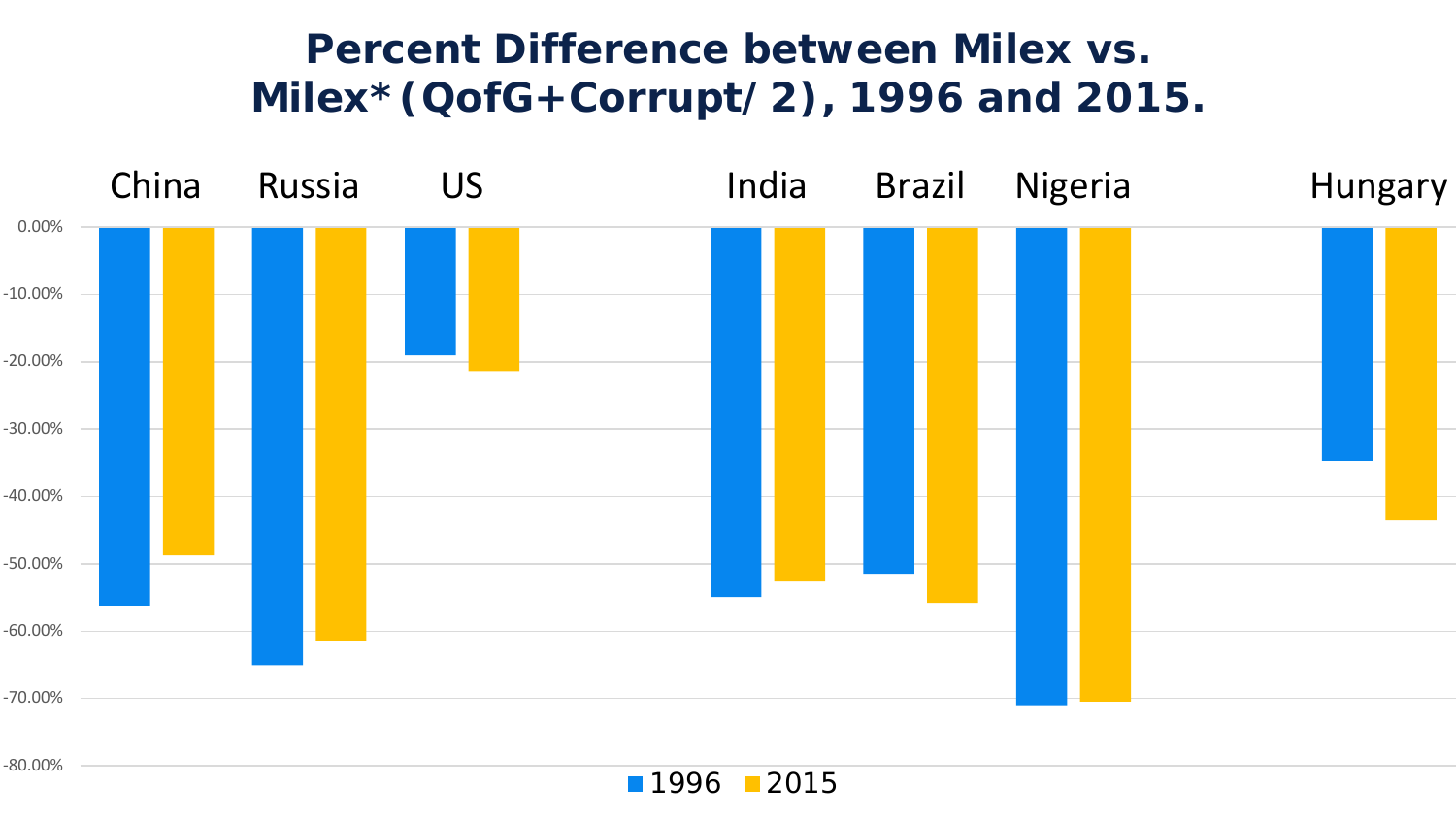#### **One test of the value of constraining capabilities**

- Focused on regions in international politics
- Using region year as the unit of analysis
- Severe MID frequency (per capita) as the dependent variable
- Test as "worst case analysis":
	- regions are already controlled for hierarchy/dominant power small sample = small N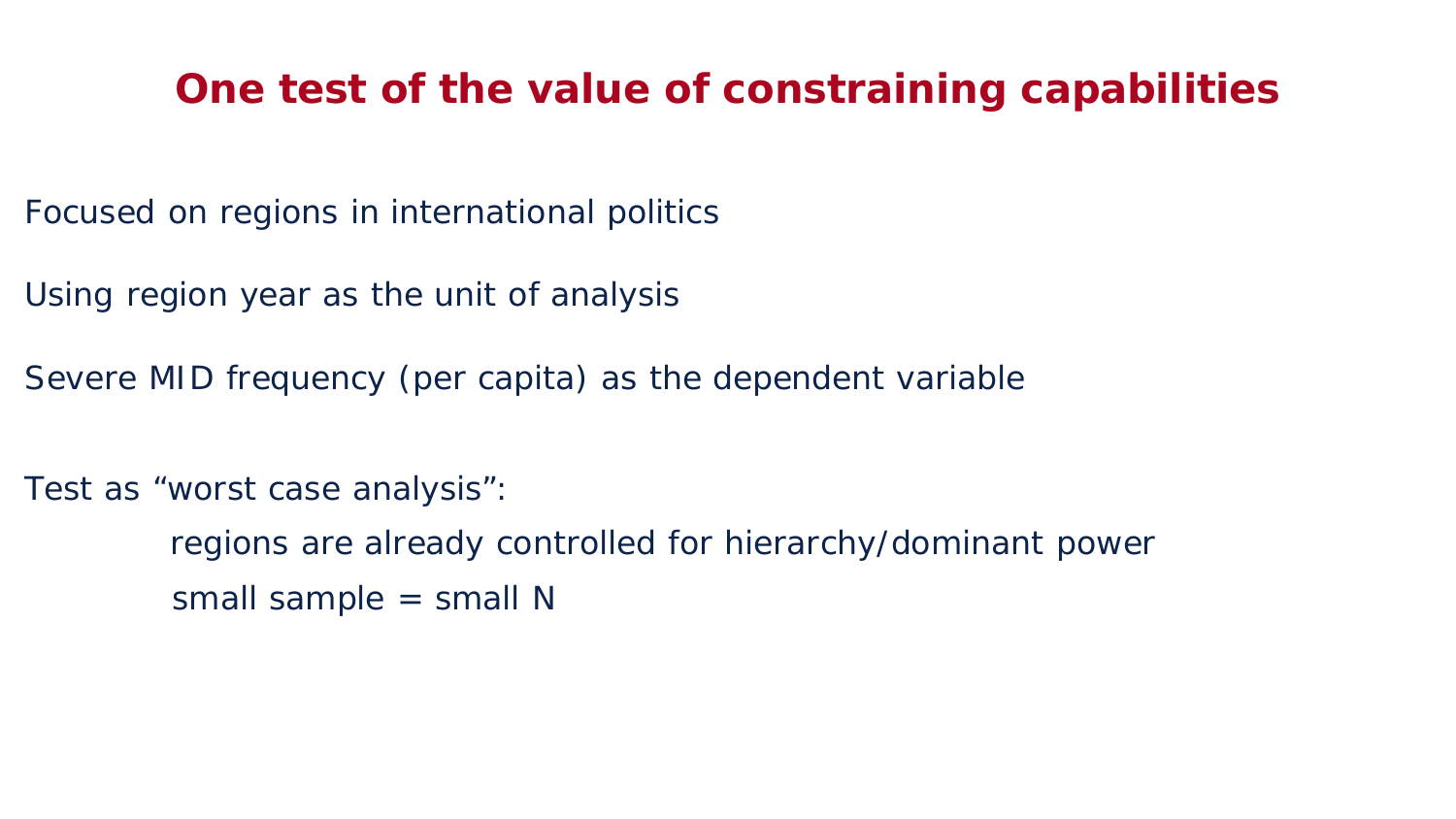| <b>VARIABLES</b>                       | <b>Base Hierarchical Model</b> | <b>GDP</b>  | <b>GDP Constrained</b> |
|----------------------------------------|--------------------------------|-------------|------------------------|
| GDP                                    |                                | $-0.075**$  |                        |
|                                        |                                | (0.030)     |                        |
| GDPConstrained                         |                                |             | $-0.062***$            |
|                                        |                                |             | (0.019)                |
| # of Intra-Regional Rivalries $_{t-1}$ | $-0.066***$                    | $-0.063***$ | $-0.067***$            |
|                                        | (0.017)                        | (0.017)     | (0.017)                |
| # of Civil Wars $_{t-1}$               | 0.009                          | 0.001       | 0.004                  |
|                                        | (0.018)                        | (0.017)     | (0.017)                |
| Territorial Claims <sub>t-1</sub>      | $0.457***$                     | $0.255**$   | $0.350***$             |
|                                        | (0.100)                        | (0.120)     | (0.110)                |
| % Regional Democracies <sub>t-1</sub>  | $-0.679***$                    | $-0.741***$ | $-0.636***$            |
|                                        | (0.129)                        | (0.134)     | (0.128)                |
| IGO Membership $_{t-1}$                | $-0.374**$                     | $-0.243$    | $-0.362**$             |
|                                        | (0.158)                        | (0.171)     | (0.158)                |
| Defense Alliances <sub>t-1</sub>       | $0.602***$                     | $0.823***$  | $0.791***$             |
|                                        | (0.132)                        | (0.152)     | (0.143)                |
| <b>Time Counter</b>                    | $-0.005$                       | $-0.001$    | $-0.001$               |
|                                        | (0.006)                        | (0.006)     | (0.006)                |
| Constant                               | $0.122*$                       | $2.142***$  | $1.715***$             |
|                                        | (0.064)                        | (0.804)     | (0.505)                |
| Observations                           | 93                             | 93          | 81                     |
| R-squared                              | 0.664                          | 0.689       | 0.724                  |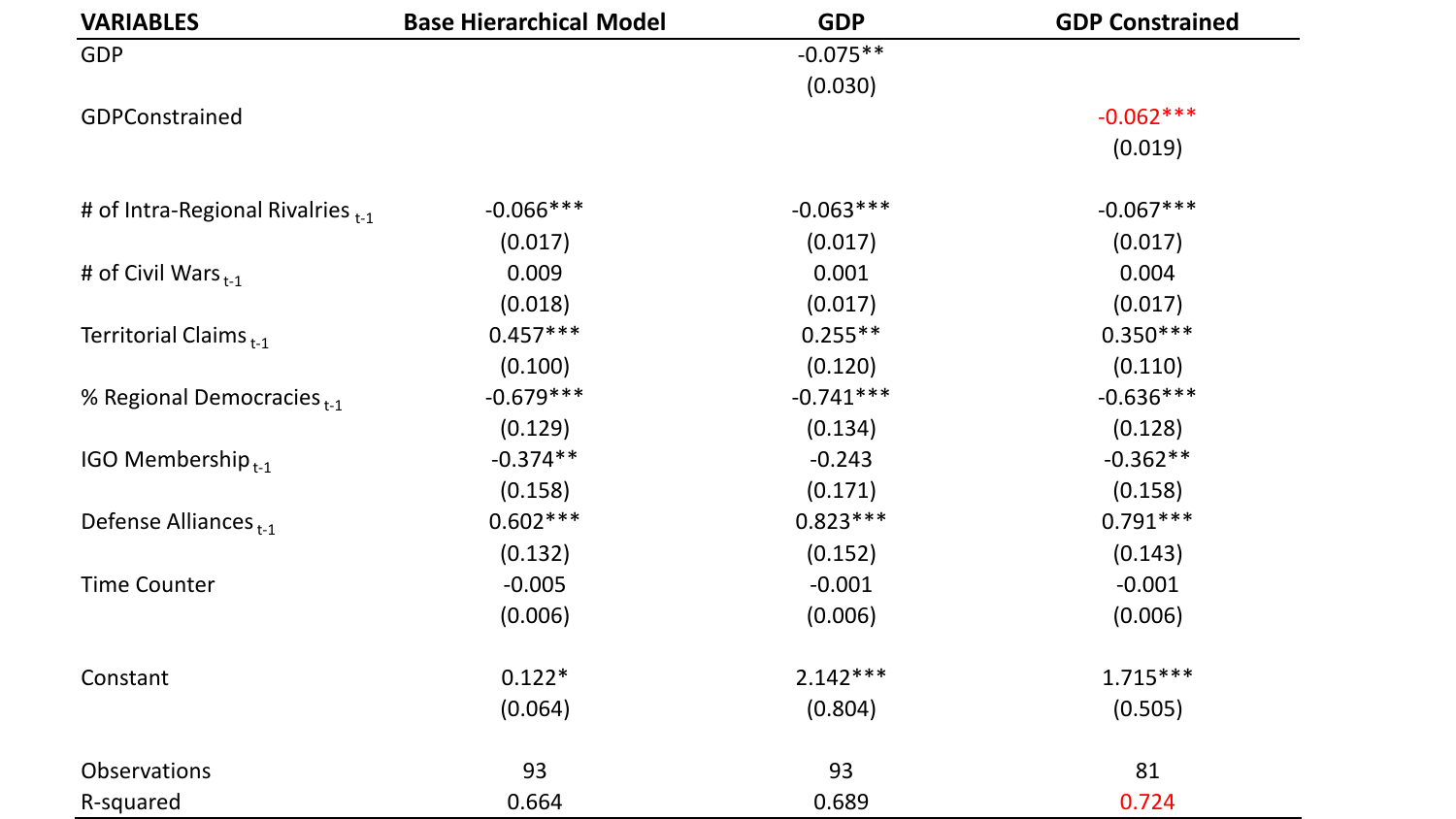| <b>VARIABLES</b>                       | <b>Base Hierarchical Model</b> | <b>Milex</b> | <b>Milex Constrained</b> |
|----------------------------------------|--------------------------------|--------------|--------------------------|
| <b>MILEX</b>                           |                                | $-0.021$     |                          |
|                                        |                                | (0.017)      |                          |
| MILEXConstrained                       |                                |              | $-0.026**$               |
|                                        |                                |              | (0.013)                  |
| # of Intra-Regional Rivalries $_{t-1}$ | $-0.066***$                    | $-0.069***$  | $-0.068***$              |
|                                        | (0.017)                        | (0.016)      | (0.018)                  |
| # of Civil Wars $_{t-1}$               | 0.009                          | 0.005        | 0.005                    |
|                                        | (0.018)                        | (0.018)      | (0.019)                  |
| Territorial Claims $_{t-1}$            | $0.457***$                     | $0.392***$   | $0.380***$               |
|                                        | (0.100)                        | (0.114)      | (0.118)                  |
| % Regional Democracies <sub>t-1</sub>  | $-0.679***$                    | $-0.720***$  | $-0.728***$              |
|                                        | (0.129)                        | (0.139)      | (0.138)                  |
| IGO Membership $_{t-1}$                | $-0.374**$                     | $-0.343**$   | $-0.280*$                |
|                                        | (0.158)                        | (0.162)      | (0.164)                  |
| Defense Alliances <sub>t-1</sub>       | $0.602***$                     | $0.711***$   | $0.709***$               |
|                                        | (0.132)                        | (0.150)      | (0.143)                  |
| <b>Time Counter</b>                    | $-0.005$                       | $-0.004$     | $-0.001$                 |
|                                        | (0.006)                        | (0.006)      | (0.007)                  |
| Constant                               | $0.122*$                       | $0.298*$     | $0.313**$                |
|                                        | (0.064)                        | (0.161)      | (0.125)                  |
| Observations                           | 93                             | 93           | 81                       |
| R-squared                              | 0.664                          | 0.669        | 0.704                    |